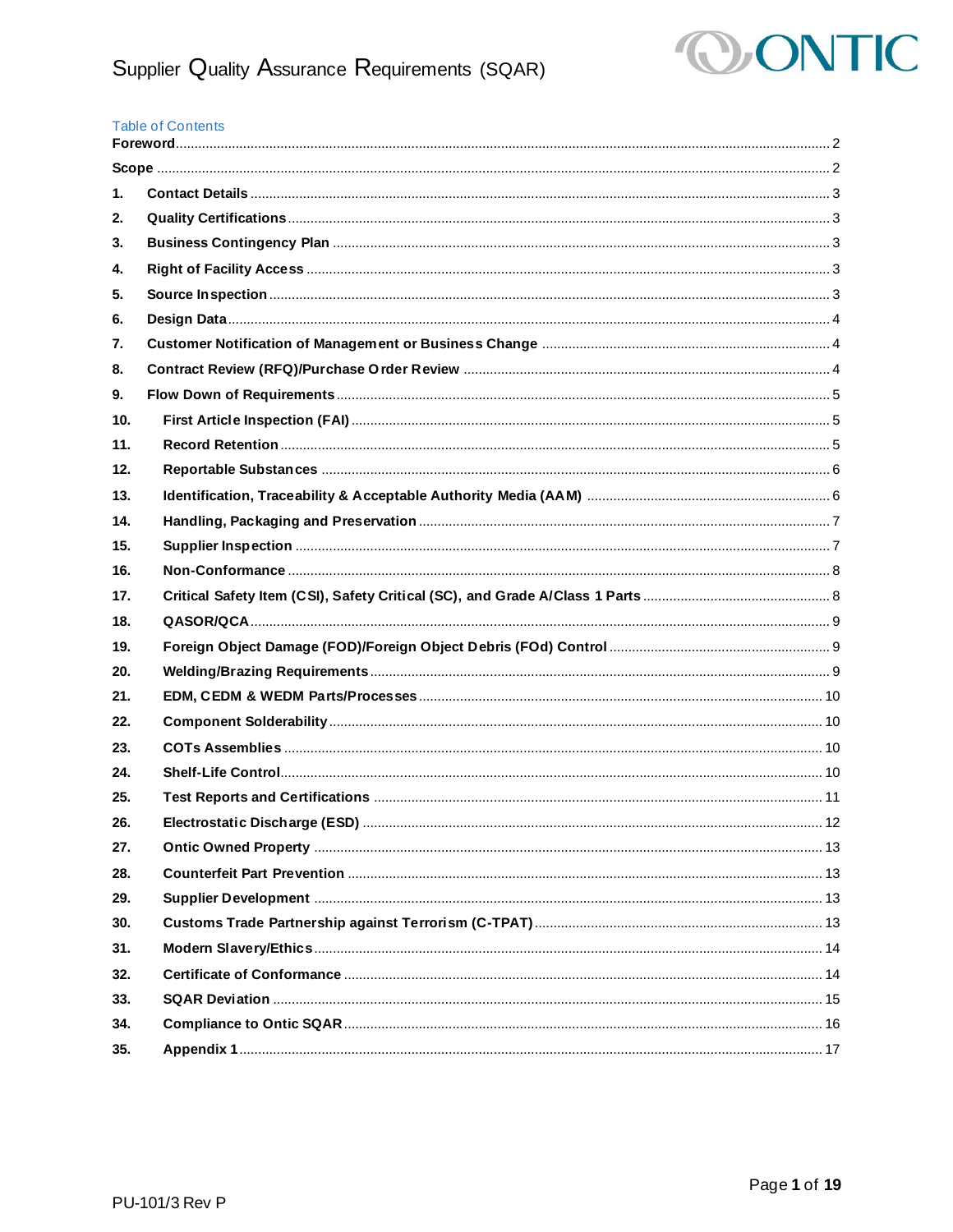

# <span id="page-1-0"></span>**Foreword**

The Aerospace industry is both competitive and demanding, with ever increasing levels of customer expectations for both product performance and reliability.

Ontic Engineering and Manufacturing (UK) Limited established an enviable operating capability, serving several prestigious customers.

Our over-riding objective is to develop a World-Class reputation in the sphere of this scope, and without doubt the single most important strategy for achieving this aim is through continuous improvements and Quality:

- **Quality of - Process Development**
- **Quality of - Manufacture**
- **Quality of - Service**

Our purchased material supplies are a vital ingredient for success, and this document has been compiled to define the basic systems and processes we expect our Suppliers to adapt in order to ensure that Ontic UK quality responsibilities are fully met.

It is our intention to develop long term partnerships with those Suppliers who can consistently achieve these standards so that together we can provide the level of quality excellence necessary to satisfy all our customer needs.

#### <span id="page-1-1"></span>**Scope**

It is the mission of Ontic UK to provide customers with leading-edge products with uncompromising quality. A critical element to accomplish this mission is receiving parts/products from our Suppliers on time with the highest quality and reliability. Therefore, Suppliers are empowered to initiate action to ensure both quality and continuous improvement for every part/product delivered to Ontic UK using Procedures in this document.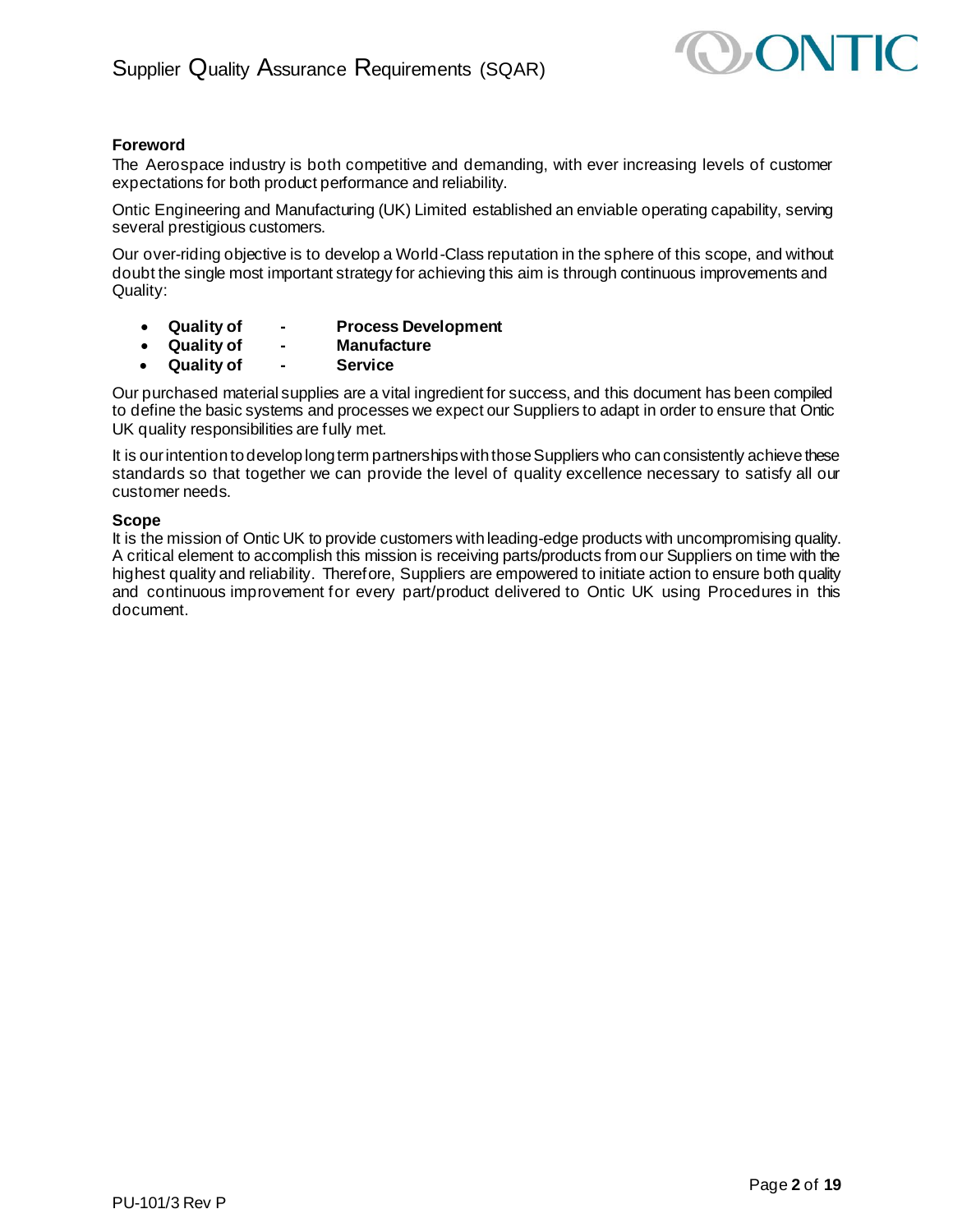

# <span id="page-2-0"></span>**1. Contact Details**

Ontic UK Supplier Quality *Email[: supplier.quality@ontic.com](mailto:supplier.quality@ontic.com)*

# Ontic Website

[www.ontic.com](http://www.ontic.com/)

All written communications between the Supplier and Ontic must be written in the English language.

# <span id="page-2-1"></span>**2. Quality Certifications**

The Supplier shall maintain a Quality Program in compliance with relevant ISO9001/AS9100/AS9120/CAA Part 21 requirements. The Supplier shall maintain compliance to the Supplier Quality Assurance Requirements (SQAR) unless agreed with Ontic UK Supplier Quality. There may be specific or special requirements applicable to the supply of certain products or services based on Engineering, Quality and Customer requirements. The Supplier will be made aware of these by either Supplier Quality, Supply Chain or by Purchase Order.

Suppliers or sub-tiers completing special processes, such as, but not limited to, welding, heat treating, plating, coating, non-destructive testing, must be performed by NADCAP approved Suppliers unless stated otherwise by Ontic UK in accordance with Section 33. The current approval status of processing sub-tiers must be confirmed in writing by Ontic UK Supplier Quality prior to performing the process.

**Note: All deviations to this requirement require written approval from Ontic UK Supplier Quality.**

# <span id="page-2-2"></span>**3. Business Contingency Plan**

Suppliers shall develop and maintain a business contingency plan that will guide the organisation to respond to a disruption (unplanned, negative deviation from the expected delivery of products and services i.e. pandemic, flood, fire, etc.) and resume, recover and restore the delivery of products and services to Ontic UK. The plan should mitigate the risk (Quality and Delivery) of supply breakdowns. Suppliers also need to ensure protection of Ontic UK property and provide access to them in the situation of a disaster. The plan is to be submitted if requested by Ontic UK Supplier Quality.

# <span id="page-2-3"></span>**4. Right of Facility Access**

The Supplier shall grant Ontic UK, Civil and/or Military regulatory authorities and/or Customer representatives' access to their facilities and documentation and provide them with necessary means, in accordance with the confidentiality rules, for performing the supervisory actions, including checking for conformity to a contract and/or to a product, and surveys on the functioning of the Quality Management System. In cooperation with the Supplier, this right of access is extended to the sub-tier Suppliers.

# <span id="page-2-4"></span>**5. Source Inspection**

Source Inspection at a Supplier's site will be imposed by Ontic UK via a letter issued from the Ontic Supplier Quality Manager or Supplier Quality delegate; as well as being noted on the applicable Purchase Order. Only the Ontic Supplier Quality Manager or Supplier Quality delegate can remove or waive source inspection.

Source inspection may be imposed by, but not limited to:

- Product Audit/Inspection
- Process Audit/Inspection
- Corrective action review/follow up

Supplier's responsibility:

- Notify Ontic UK Supplier Quality at least seventy-two (72) hours in advance of the time the product is to be inspected. Fourteen (14) days in advance, when possible, of the time when such inspection will be required when "Government Source Inspection or Customer Source Inspection" is required
- An inspector must be always available to assist
- Evidence of a completed source inspection must be indicated on the inspection or ATP record and the shipping release note
- Provide:
	- o All the required facilities for the source inspector to perform source inspection
	- o Applicable specifications
	- o Purchase Order
	- o Inspection check sheet
	- o All other documentation as required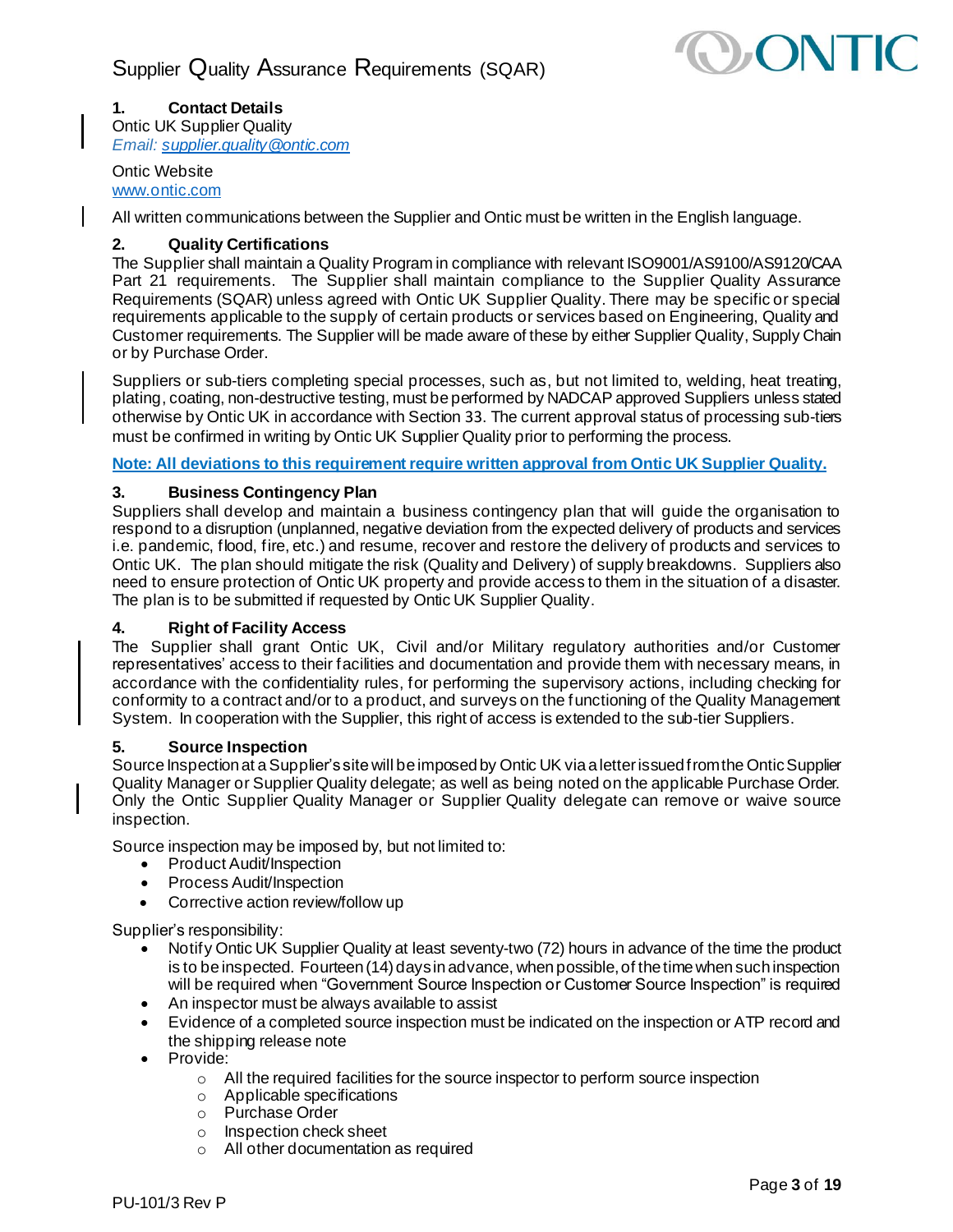

# <span id="page-3-0"></span>**6. Design Data**

It is the Supplier's responsibility to ensure the latest drawings and specification revisions are used as specified on the Ontic UK Purchase Order or Ontic UK drawings. Specifications which are not listed on the Ontic UK Purchase Order will be referenced on the drawings. These specifications can be found on the Ontic SharePoint portal and the Supplier must check they have the latest revisions. If the Supplier does not have access to Ontic's SharePoint portal or there is a query regarding missing specifications, it is the Supplier's responsibility to contact their Ontic Buyer to obtain the latest copy.

(On Ontic UK Purchase Orders, the correct revision/drawing issue of a part drawing is referred to as the 'Rev/Drawing Iss' regardless of the nomenclature on the drawing. If no revision/drawing issue is stated, contact your Ontic Buyer).

### **Advanced Product Quality Planning (APQP)**

Where Advanced Product Quality Planning (APQP) is specified on a Purchase Order, the following requirements need to be adhered to:

- APQP is to be completed in line with the requirements of EN9145
- Only capable Suppliers are permitted to accept Purchase Orders for products requiring APQP
- Only the relevant clauses applicable to the work being carried out are required to be completed

# **Note: All deviations to this requirement require written approval from Ontic UK Supplier Quality.**

### <span id="page-3-1"></span>**7. Customer Notification of Management or Business Change**

Suppliers are required to notify Ontic UK Supplier Quality of all management changes to personnel who have Responsibility and Authority for their Quality Management System.

All Suppliers are required to provide Quality Certifications and are required to inform Ontic UK Supplier Quality of any changes in these Quality Certifications. This includes, but is not limited to:

- Additional certificates awarded
- Suspension of certification
- Mergers and acquisitions

Suppliers (Including sub-contractors) must not make any changes to the following without prior written or SNAR approval from Ontic UK Buyer or Supplier Quality.

- In part design
- **Materials**
- Manufacturing processes
- Manufacturing location
- Sub-contractors

**Note: Notification of changes to be emailed to the appropriate Ontic UK Buyer and Supplier Quality.**

#### <span id="page-3-2"></span>**8. Contract Review (RFQ)/Purchase Order Review**

The Supplier shall conduct a review (Contract/Order review) on the Purchase Order or Contract from Ontic UK prior to acceptance. This review shall include, but not limited to:

- The ability to meet the requirement for product and/or services to Ontic UK
- Requirements specified by Ontic UK including delivery and any post-delivery activities
- Statutory and Regulatory requirements applicable to the products and services
- Ontic UK specifications and standards applicable to the Purchase Order or Contract
- Requirements not stated by Ontic UK, but necessary for the specified or intended use, when known
- Resources and infrastructure required to meet the Ontic UK requirement

The review should include all necessary functions within the Supplier's organisation relevant to Purchase Order/Contract, size of the business and considered necessary by the Supplier to ensure that on acceptance of the order, the requirements of Ontic UK will be fulfilled. The Supplier shall retain documented evidence that the review has been successfully completed.

**Note: All deviations to this requirement require written approval from Ontic UK Supplier Quality.**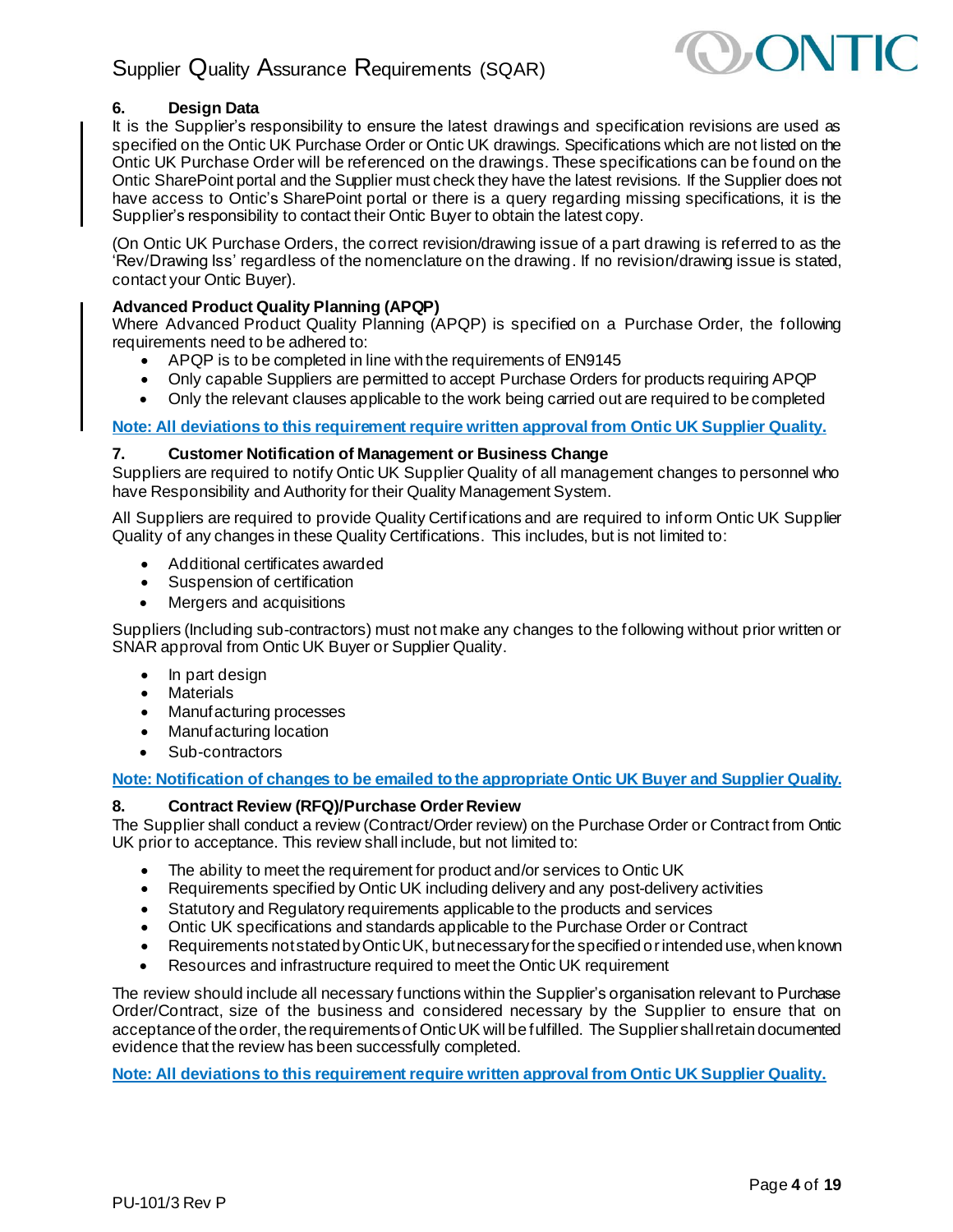

# <span id="page-4-0"></span>**9. Flow Down of Requirements**

The Supplier shall be responsible for flow down of all the requirements and provisions of the Ontic UK Purchase Order applicable to the Supplier's sub-contractors, including the applicable requirements of this SQAR.

The Supplier shall ensure that externally provided processes, products and services meet the requirements of Ontic UK and any special process requirements including relevant clauses of this SQAR.

The Supplier shall be fully responsible for the conformity of any sub-contract/sub-tier product, service and/or process provided in the course of fulfilling Ontic UK requirements. This applies equally to sub-contract/subtier, designated by Ontic UK.

Control of the external Suppliers shall be controlled under the Supplier's quality management system and Suppliers shall be on their Approved Suppliers List.

<span id="page-4-1"></span>**Note: All deviations to this requirement require written approval from Ontic UK Supplier Quality.**

# **10. First Article Inspection (FAI)**

The Supplier shall use a representative item from the first production run to verify that processes, documentation, tooling, and skill levels are able to produce parts and assemblies that are compliant to requirements.

This is demonstrated by submitting a First Article Inspection Report (FAIR) with the first lot shipment of product and any further changes defined in AS9102.

The First Article Inspection Report (FAIR) for Ontic UK must include ballooned drawings and copies of all certificates.

**First article parts must be identified as "First Article" by tagging, special packaging, or other suitable means of identification.**

Ontic UK requires Suppliers to use AS9102 latest revision format for First Article Inspection reporting for **New** or **Delta** FAIRs.

Blank FAI forms can be supplied by Ontic UK Supplier Quality on request. The Supplier shall retain the FAIR as proof of the production verification process. If a Supplier requires assistance in the completion of a FAI to AS9102, they are to contact the Ontic UK Supplier Quality for advice and possible assistance in completing the FAI.

# **Note:**

- **Suppliers who are AS9100 accredited will need to complete the FAIR as part of their verification process as per the standard, therefore Ontic UK Supply Chain will not pay for any FAIR cost.**
- **All deviations to this requirement require written approval from Ontic UK Supplier Quality.**

# <span id="page-4-2"></span>**11. Record Retention**

The Supplier shall maintain all records history, in a legible state, including, but not limited to:

- Purchase Order
- **First Articles**
- In-Process
- Final Inspections
- Tests
- Test samples
- Any other part data
- Quality records

Inspection records shall indicate the following:

- Nature and number of observations made
- Number and type of deficiencies found
- Quantities approved and rejected
- Corrective Action taken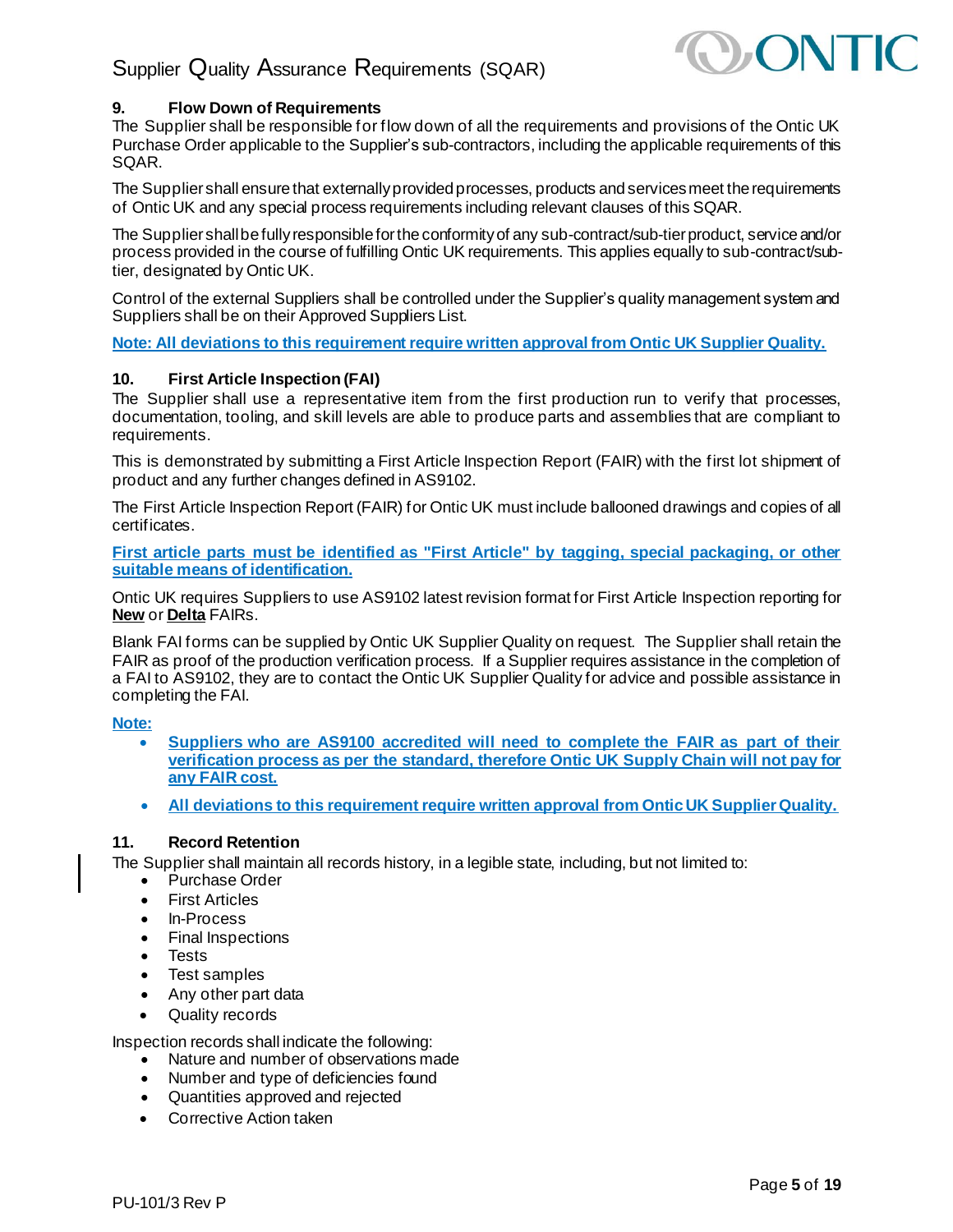

When the Purchase Order is complete, such records shall be maintained (Hardcopy or Electronic) for a period of NOT LESS THAN TWELVE (12) YEARS from the closing date of the Purchase Order.

All records must be available to Ontic UK within a maximum of 5 working days, as requested by Ontic UK Supplier Quality or Buyer.

<span id="page-5-0"></span>**Note: All deviations to this requirement require written approval from Ontic UK Supplier Quality.**

### **12. Reportable Substances**

### **REACH**

Products purchased from the Supplier and products sold by Ontic UK are "Articles" as defined in the REACH (Article 3 Definitions). Moreover, and under normal and reasonably foreseeable circumstances of application, the article(s) supplied shall not release any Substances of Very High Concern (SVHC).

- The Supplier's obligation to Ontic UK is to declare the presence of an SVHC in the Article (Part) they supply
- All future orders will have the following statement: REACH Status regulations and Substances of Very High Concern (SVHC's). All delivered articles (Parts) must have a clearly defined statement informing Ontic UK of the known REACH status of the article (Part) included on the C of C or on the delivery paperwork. Note: This article (part) does/does not contain SVHC's
- (If the article does contain SVHC's then state the type and % weight SVHC/per article. i.e.: > or < 0.1% w/w of SVHC's present)
- Ontic UK are obligated to declare to their customers any substance that is on the Substance of Very High Concern (SVHC) list, Ontic UK will follow information obligation as per Article 33 of REACH regulation (EC No: 1907/2006)

### **Conflict Minerals**

The Supplier shall have a Policy or Procedure in place to ensure any changes to the Dodd Frank's regulatory requirements are reviewed and abided by and is flowed down to their supply chain.

• Within the scope of supply to Ontic UK the Supplier shall maintain documented information and evidence to confirm they have achieved, or exceeded, Ontic UK requirements.

#### **WEEE**

The Supplier shall have a Policy or Procedure in place to ensure that Waste Electrical and Electronic Equipment are controlled appropriately and compliantly to the Waste Electrical and Electronic Equipment; Directive 2002/96/EC of the European Parliament and Council of 27<sup>th</sup> January 2003.

<span id="page-5-1"></span>**Note: All deviations to this requirement require written approval from Ontic UK Supplier Quality.**

# **13. Identification, Traceability & Acceptable Authority Media (AAM)**

#### **Identification**

Supplier shall document, implement, and maintain a process for identifying product during all stages of receipt, any internal processing, storage, distribution, and shipment.

All components/products must be packaged and labelled in accordance with relevant industry standard packaging or to Ontic UK's specific requirements which will be detailed on the Purchase Order.

#### **Traceability**

All certifications shall be traceable to the material submitted and shall contain the signature and title of the authorised representative of the seller, Lot/Batch and/or Serial numbers shall be identified.

Computer generated facsimile signatures will be accepted.

#### **Acceptance Authority Media (AAM)**

Suppliersshall comply with the AS9100 requirements regarding the application of the Acceptance Authority Media (AAM) requirements.

- Supplier shall, within its organisation and its supply chain, ensure that the use of AAM is clearly defined within its Quality Management System (QMS).
- Supplier shall, upon Ontic's request, be able to demonstrate evidence of communication to its employees and to its supply chain; use of AAM must be considered as a personal warranty of compliance and conformity.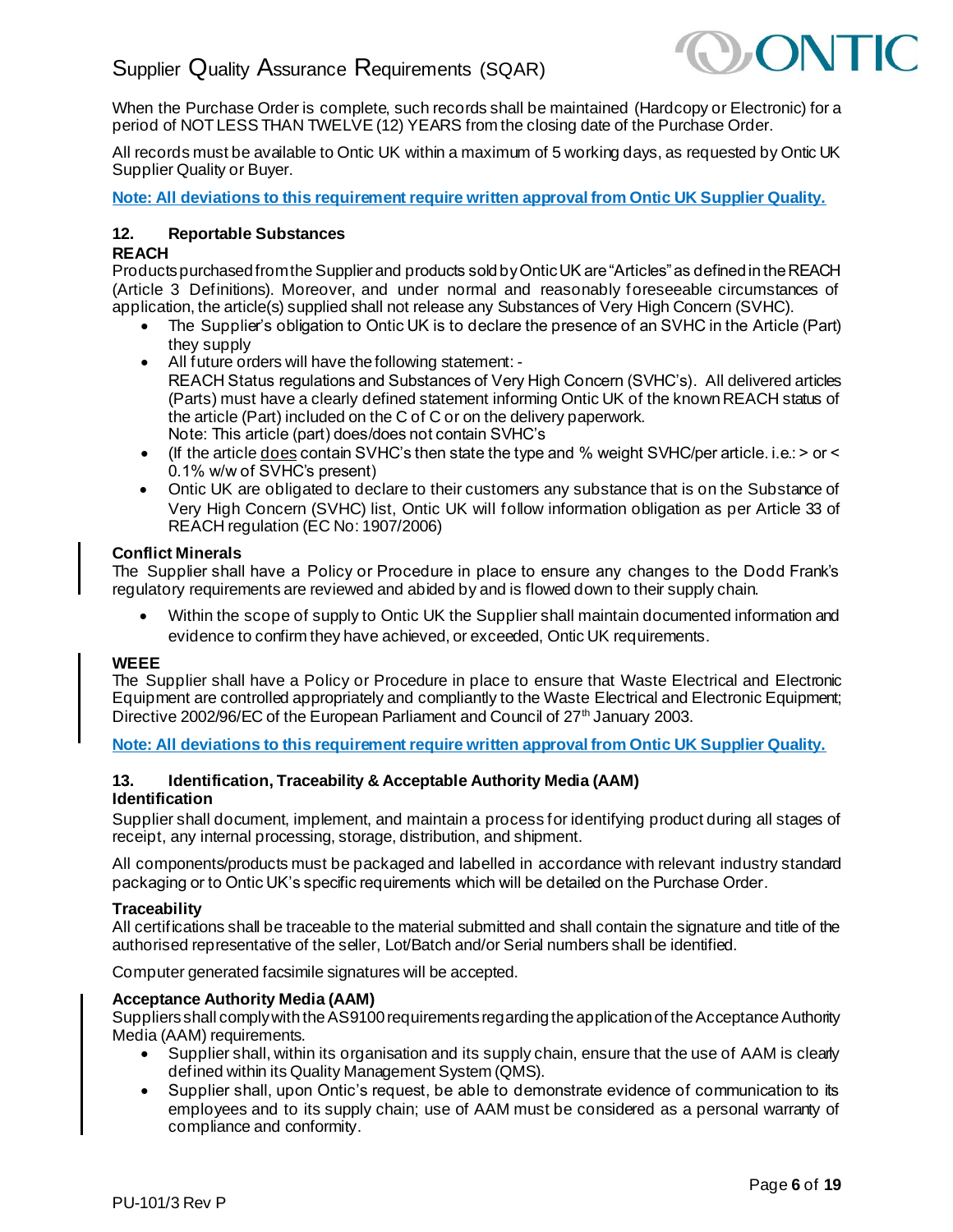

- Supplier shall maintain compliance to the AAM requirements by assessing its process and supply chain as part of its **internal audit** activities. The areas of focus of this assessment shall include but not limited to:
	- o Authority Media Application Errors (i.e., Omission, Typos, Legibility, etc.)
	- o Authority Media Application Untimely Use (i.e., Documentation is not completed as planned, "Stamp/Sign as you go", etc.)
	- o Authority Media Application Misrepresentation (i.e., uncertified personnel, Falsification of documentation, Work not performed as planned, etc.)
	- o Authority Media Application Training Deficiencies (i.e., Ethics, Culture awareness, Proper Use of authority media, etc.)

<span id="page-6-0"></span>If a stamp is withdrawn, it must not be re-issued.

### **14. Handling, Packaging and Preservation**

The Supplier shall ensure that all articles are packaged in a manner and with relevant industry standard materials necessary to prevent deterioration, corrosion, or damage. Requirements for packaging shall consider conditions affecting the article while at the Supplier's plant, transportation to destination and the expected or specified conditions at the destination. During fabrication and processing, special carts, boxes, containers and transportation vehicles shall be used as necessary to prevent damage due to handling.

**When packaging parts or paperwork, the use of staples is prohibited due to the potential for FOD/FOd**.

Part marking where applicable, shall be applied as specified by the drawing or specification; if the drawing or specification does not define the marking method, part marking shall be applied as instructed by specific Purchase Order notation.

#### **Corrosion Protection**

Material subject to corrosion shall be packaged and/or coated with an acceptable preservative to prevent corrosion while in transit and storage.

**Contact your purchasing representative or Ontic UK Supplier Quality for details of the correct preservatives.**

# <span id="page-6-1"></span>**15. Supplier Inspection**

#### **Sampling Plan**

The Supplier may use sampling Procedures (unless stipulated in this document) when tests are destructive or when quality history, inherent characteristics, statistically controlled processes, or operation repeatability due to numerically controlled machines justify less than 100% inspection.

Sampling plans shall be in accordance with AS9138 or BS6001 with the exception that lot acceptance will always be "accept on zero, reject on one".

**Note:** 

- **Where a drawing states a key characteristic or SPC requirement, the Supplier shall sequentially measure the full batch and record all individual results.**
- **On request the Supplier shall provide statistical data to demonstrate control and capability.**
- **Any Suppliers who cannot fully meet the requirement of AS9138 (Boeing parts) or BS6001 due to the size or nature of their business will need to submit their sampling plan Procedure into Ontic UK Supplier Quality for review/assessment and request approval to deviate from the SQAR requirement.**

#### **Visual Inspection - Lighting**

Standard visual inspection requires the area to be to a minimum 800 Lux and clean, with all the necessary equipment required, Lux readings must be recorded at least once per year.

#### **Hydraulic testing**

Suppliers shall ensure and maintain records of the cleanliness of hydraulic test rigs. Complete a build and test record for each assembly. In addition to showing traceability to the unit drawing, test schedule, manufacturing batch and unit serial number this record must include Sub-Units traceability numbers, SNAR numbers and recordable test requirements/results.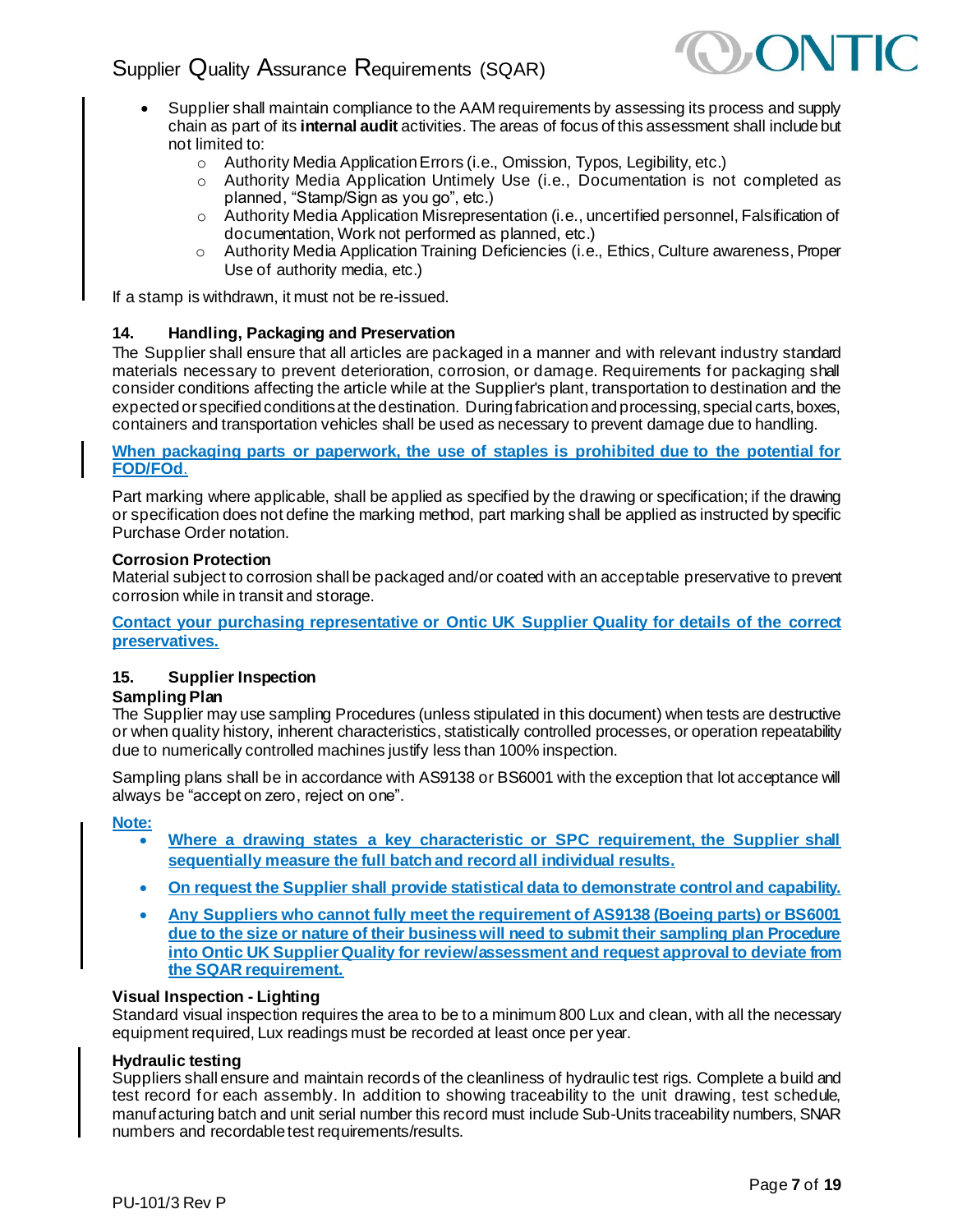

# <span id="page-7-0"></span>**16. Non-Conformance**

# **Supplier Non-Conformance Approval Request (SNAR)**

Requests for any deviations from drawings, specifications, or other Purchase Order requirements must be recorded and submitted on a "SNAR, QCF-108/4 form" to the Supplier's Ontic UK Buyer. Material shipped on an approved SNAR must reference the SNAR number on all relevant paperwork supplied to Ontic UK.

- Blank SNAR forms can be requested from Ontic UK buyer or downloaded from ontic.com
- **Repair** Under NO circumstances shall a Supplier or a Supplier's sub-tier perform any repair Procedures/operations without specific written authorisation and an approved repair Procedure from Ontic UK.

**Note: All SNAR's must be submitted and approved by Ontic UK PRIOR to shipment of parts.**

# **Supplier Control of Non-Conforming Product**

The Supplier shall ensure that any internal product or service, sub-contract, sub-tier, Supplier nonconforming shall be identified, controlled, segregated and inhibited from use or delivery to Ontic UK. A nonconformance can also be identified by Ontic UK either though rejected part (MRR) or service or via Supplier audit/visit.

The Supplier shall carry out an immediate containment action, followed up by a root cause analysis and corrective action for all occurrences in accordance with their Procedures or where Ontic UK has raised a SCA, in accordance with the raised and issued non-conformance report.

Responses shall be comprehensive and robust to inhibit the same or similar issues re-occurring in future.

**Note: SCA's raised against product and not addressed within a timely manner, will be escalated within Ontic UK and may result in the Suppliers account being put on hold by Ontic UK Supplier Quality or Finance until the SCA has been addressed, they may also be reported to a regulatory authority, OASIS and/or Ontic UK end Customer.**

#### **Reworked or Replacement Material**

When returning previously rejected material to Ontic UK, the Supplier shall reference the Material Rejection Record (MRR) number on all shipping document(s) and shall state if the items have been replaced or reworked.

#### **Scrap Material**

Product dispositioned as scrap shall be permanently marked, in a manner that makes it clear and obvious the part or product is scrap. The part or product shall be rendered unusable where practical and shall be controlled until physically disposed of.

#### **Notice of Escaped Defects**

When the Supplier identifies or becomes aware of a suspect part/product or service that has escaped from the Supplier's facility to Ontic UK (or designated drop point), the Supplier shall notify Ontic UK Supplier Quality within 72 hours. The Notification shall be in writing, addressed to Ontic UK Supplier Quality, on the Supplier's own letterhead.

<span id="page-7-1"></span>**Note: All deviations to this requirement require written approval from Ontic UK Supplier Quality.**

# **17. Critical Safety Item (CSI), Safety Critical (SC), and Grade A/Class 1 Parts AEROSPACE**

A CSI or SC or Grade A or Class 1 part sometimes referred as a Flight Safety Part, is any part, assembly, or installation containing a critical characteristic whose failure, malfunction, or absence could cause loss of, or serious damage to, the aircraft, and/or serious injury, or death, to the occupants. The drawing and associated technical data will clearly identify that the item is CSI or SC or Grade A or Class 1 part and will identify the critical characteristics, critical processes, and inspections and other quality assurance requirements. If required, the Supplier must comply every section of **[Appendix 1](#page-16-0)** that is applicable to the part classification they are supplying.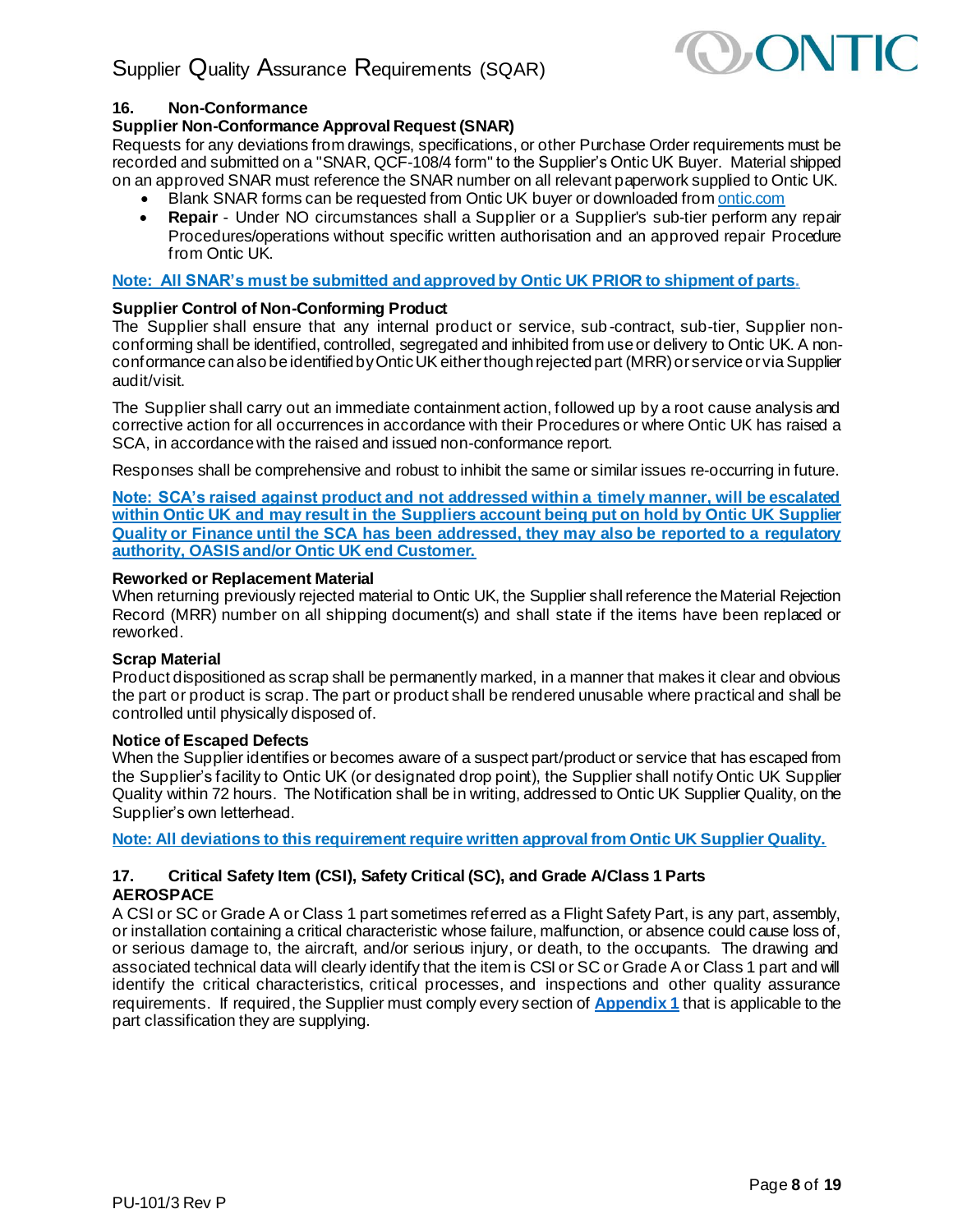

# **RAIL**

The standard RIS-2750-RST is for any part, assembly, or installation containing a critical characteristic whose failure, malfunction, or absence could cause loss of or serious damage to a product in rail, and/or serious injury or death to the occupants. The drawing and associated technical data will clearly identify that the item is CSI and will identify the critical characteristics, critical processes, and inspection and other quality assurance requirements.

The Supplier and its sub-tier(s) that perform work to RIS-2750-RST shall comply with manufacturing planning, audits, critical characteristics, records, certification of personnel, tolerance of measuring and test equipment and serialization. Ontic UK and/or Regulatory Authority, Government or Customer representative may opt to perform on-site audits of the Supplier and applicable sub-tier(s) prior to issuance of a PO, and periodically thereafter to verify their compliance with the drawings, manufacturing planning.

<span id="page-8-0"></span>**Note: All deviations to this requirement require written approval from Ontic UK Supplier Quality.**

### **18. QASOR/QCA**

Where the Purchase Order stipulates a part to be in support of a Marine/Submarine project, by referring to QASOR or a QCA suffixed Part Number, separate requirements apply. In addition, when applicable, an Ontic Quality Plan will be invoked and referenced on the Purchase Order.

Drawings will invoke QASOR or QCA and if applicable, process and or NDT specifications unique to marine/submarine projects.

Additional requirements for QASOR or QCA parts shall apply as follows:-

- A QASOR check sheet / form will sent with the Purchase Order to the supplier for completion and return with the product. The check sheet / form will indicate additional requirements and certificates that shall be supplied with the product to Ontic.
- Raw material shall be procured from Ontic approved sources and must be accompanied by the Original Mill Certificate that includes the material mechanical and chemical properties.
- Following verification that the raw material is as specified on the Ontic Design Data (Drawing) and prior to machining, the material must be subjected to Ultrasonic NDT by a nominated Ontic approved source. Please note there are specific Suppliers approved to complete QASOR activities.
- On completion of NDT inspections, the NDT operator shall raise and approve an NDT certificate that must form part of the QASOR document pack to be supplied with the product.

# <span id="page-8-1"></span>**19. Foreign Object Damage (FOD)/Foreign Object Debris (FOd) Control**

The Supplier shall maintain a FOD/FOd (Foreign Object Damage/Debris) control program assuring work is accomplished in a manner preventing foreign objects or material from entering and remaining in deliverable items. This shall be in accordance with AS9146, "Foreign Object Damage (FOD) Prevention Program – Requirements for Aviation, Space, Defense Organisations" for Ontic UK Suppliers."

Maintenance of the work area and control of tools, parts, and material shall preclude the risk of FOD/FOd incidents. Ontic UK shall have the right to perform inspection and/or audits as a method of verification that the Supplier's FOD/FOd control program is functional, documented, and effective.

**Note: Any Suppliers who cannot fully meet the requirement of AS9146 due to the size or nature of their business will need to submit their FOD/FOdPolicy/Procedure into Ontic UK Supplier Quality for Review/Assessment and request approval to deviate from the SQAR requirement.**

### <span id="page-8-2"></span>**20. Welding/Brazing Requirements**

All welding/brazing shall conform to the criteria established in the specification or workmanship standard noted on the applicable drawing or Ontic UK Purchase Order. Certification to the imposed specification shall be provided with each order supplied.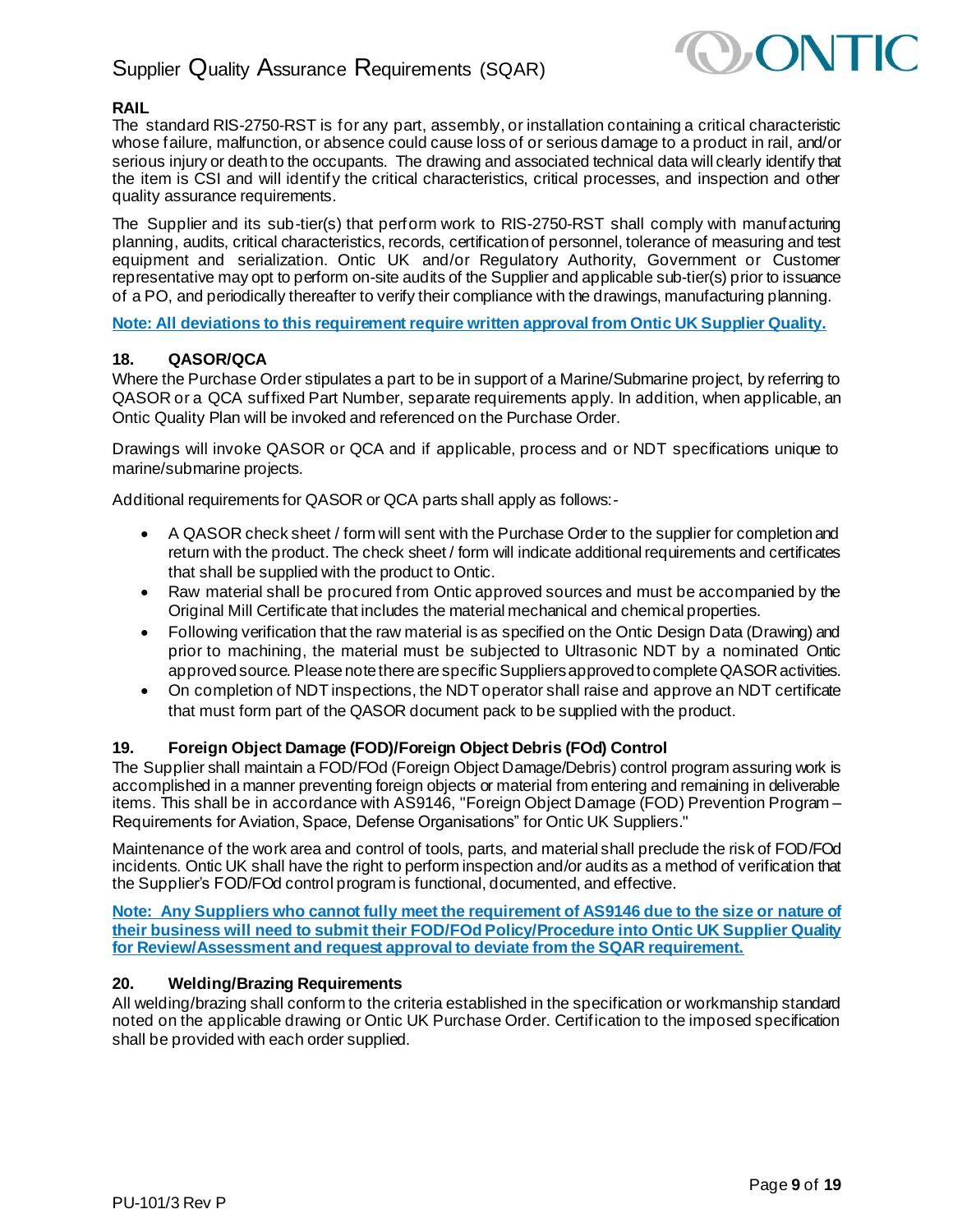

# <span id="page-9-0"></span>**21. EDM, CEDM & WEDM Parts/Processes**

- **Electrical Discharge Machining (EDM)** A process in which material is removed from a conductive part by the erosive action of repeated electrical discharges on its surface
- **Conventional Electrical Discharge Machining (CEDM)** A process which uses a shaped tool to define the shape of the cut to be made in the part
- **Wire Electrical Discharge Machining (WEDM)**  A process which uses a moving wire which is traversed through the workpiece in a controlled manner to affect the shape of the part to be cut

Unless specified by drawing requirements, EDM, CEDM or WEDM must not be completed without prior written approval by Ontic UK's Supplier Quality department.

The typical requirement is that a minimum of 0.01"/0.25mm in from all EDM-cut surfaces are removed by machining to ensure removal of the recast zone. Heat-affected zone, and any microcracks.

### **Test Methods**

- Microcracks inspection to be completed under 100x magnification
- Heat-affected zone The depth shall be determined by examination of the changes in the Metallurgical structure and microhardness using a diamond hardness tester and appropriate loads. Specimens for these examinations shall be taken normal to the electrical discharge machined area

<span id="page-9-1"></span>**Note: All deviations to this requirement require written approval from Ontic UK Supplier Quality.**

### **22. Component Solderability**

All electronic assembly and soldering shall conform to the criteria of IPC-A-610 Class 3, current revision, unless specified differently on the Ontic UK Purchase Order.

Technicians performing work on, and inspectors engaged in final acceptance of, electrical/electronic products for purchase by Ontic UK shall be Certified Application Specialists per IPC-A-610 or J-STD-001, current revisions.

All Suppliers delivering products containing EEE components shall develop and implement a Lead-free Control Plan (LFCP) that's conforms to the current revision of SAE GEIA-STD-0005-1. No deviation from specified solder is permitted. All soldering must be done in accordance with the drawing or specification.

# <span id="page-9-2"></span>**23. COTs Assemblies**

Ontic defines standard Components off the Shelf parts and materials to be those items Ontic UK has no design or production process control of special characteristics requirements. Normally these parts and materials are purchased using the supplier catalog number. Many COTs parts and materials are purchased through distribution Suppliers.

Distribution Suppliers are required to inform Ontic UK of any changes to source of COTS part or materials.

All Suppliers delivering products containing EEE COTS Assemblies shall develop and implement a COTS Assembly Management Plan (CAMP) that conforms to the current revision of SAE EIA-933.

#### <span id="page-9-3"></span>**24. Shelf-Life Control**

Unless otherwise specified on the Purchase Order, all shelf -life materials shall be delivered to Ontic UK with a minimum of 80% shelf life remaining. The date of manufacture and expiration dates are required to be on the certification and the packaging. Any deviation from this requirement is to be submitted to Ontic UK Supplier Quality.

#### **Rubber Components/Raw Materials and Assembly Cure Dates**

Rubber products used in assemblies shall meet the age requirements of BS 3F 69 and BS 4F 68. In addition, all assemblies shall be marked with the cure date of the oldest rubber part in the assembly, as well as the date of assembly. Marking may be accomplished by decal, rubber stamp, or bag and tag.

Each package of rubber components shall be marked with date of cure part number, Purchase Order number, quantity, compound number, and manufacturer's identification (if different than part number). Date of cure on "O" rings shipped to Ontic UK shall be defined on the Suppliers CofC, normally within 8 quarters and shall not exceed 10% of the shelf life from date of manufacture/cure to ship date and acceptance at Ontic UK.

**Note: All deviations to this requirement require written approval from Ontic UK Supplier Quality.**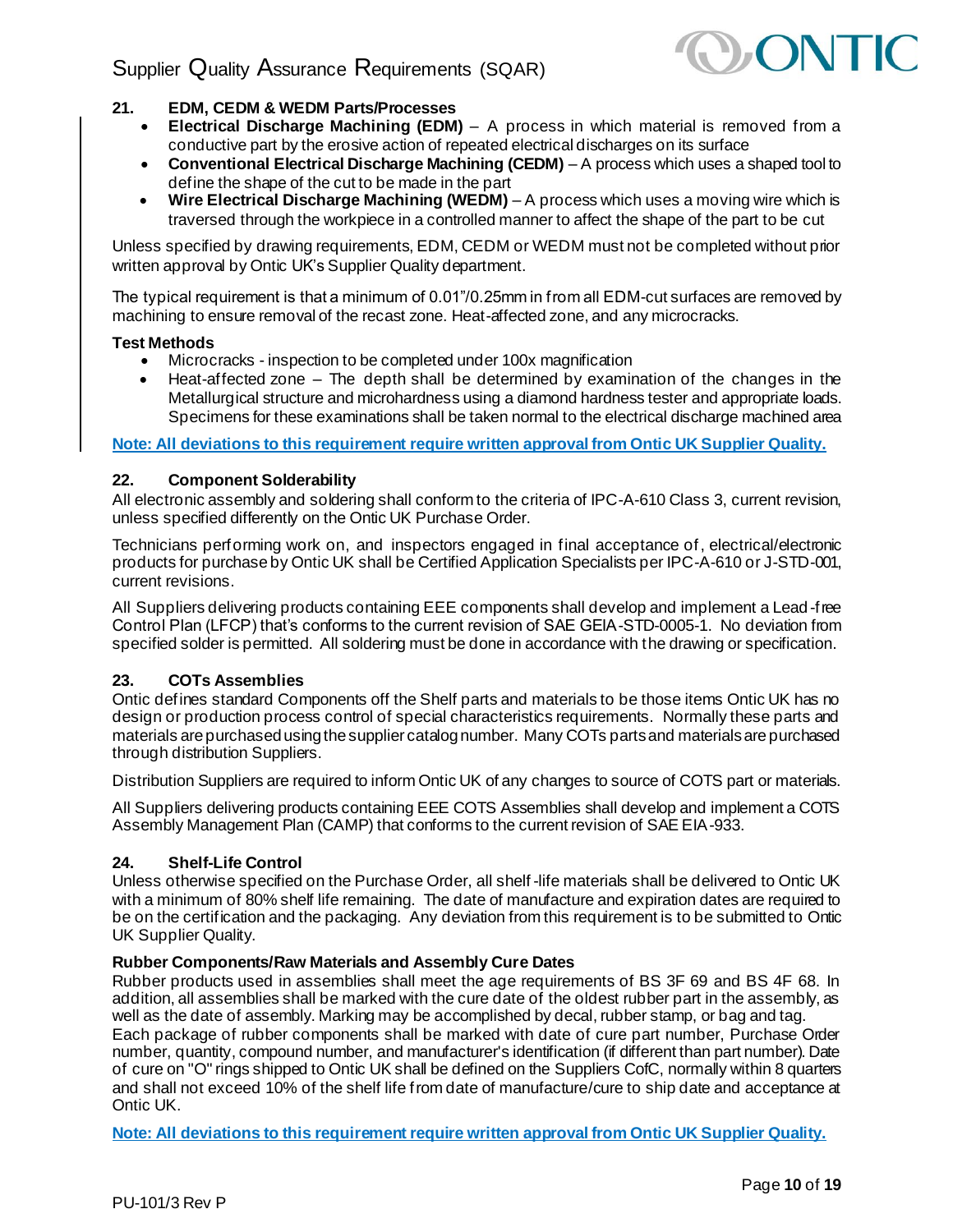

# <span id="page-10-0"></span>**25. Test Reports and Certifications**

#### **Physical and Chemical**

Each shipment must be accompanied by a physical/chemical test report as required by the applicable material specification. The report must contain the signature and title of the authorised representative of the facility performing the tests and shall assure specification conformance.

#### **Note: All deviations to this requirement require written approval from Ontic UK Supplier Quality.**

#### **Functional Test Certifications**

Each shipment must be accompanied by a legible and reproducible copy of the supplier's certification, identifiable with submitted material for which test reports are on file and available for examination. This certificate must contain the signature of the authorised representative and assure conformance to specified requirements.

- Actual tests results required
- Test Certificate of Conformance required
- Confirmation of test piece results together with test certificate number must be recorded on the manufacturing documentation

#### **Note:**

- **On request, a completed Build and Test Record must be submitted with assemblies that have been the subject of a test.**
- **All deviations to this requirement require written approval from Ontic UK Supplier Quality.**

#### **Heat-Treatment**

Each shipment shall be accompanied by a legible and reproducible copy of the detailed heat treatment cycle used. Details to include; drawing requirement, specification, date, time and temperature and quench method as applicable.

Inspection reports must accompany the heat-treat report. The report must contain the signature and title of the authorised representative of the agency performing the tests and inspections.

**Note: All deviations to this requirement require written approval from Ontic UK Supplier Quality.**

#### **Mill Certification**

Assigned serial numbers must be consecutive within a mill heat.

- All items covered by this Purchase Order must be from the same mill heat
- Actual mills certification required

**Note: All deviations to this requirement require written approval from Ontic UK Supplier Quality.**

#### **Non-Destructive**

A non-destructive test is to be completed if NDT is required by the Purchase Order/drawing. A legible and reproducible copy of actual non-destructive test results identifiable with acceptance requirements and material submitted shall accompany each shipment. These reports must contain the signature and title of the authorised representative the agency performing the inspection and must assure conformance to specified requirements.

- Fluorescent Penetrant Inspection (FPI)
- Magnetic Particle Inspection (MPI)
- Radiographic

Other non-destructive evaluation processes as referenced on drawings and/or specifications must be performed by an approved Ontic UK source in accordance with applicable standards.

Parts that have been accepted using FPI or MPI shall be marked per the applicable non-destructive test specification if required. Radiographic inspection of castings shall be performed after all heat-treat operations. Radiographic techniques shall be submitted to Ontic UK for prior approval if required by Purchase Order.

**Note: All deviations to this requirement require written approval from Ontic UK Supplier Quality.**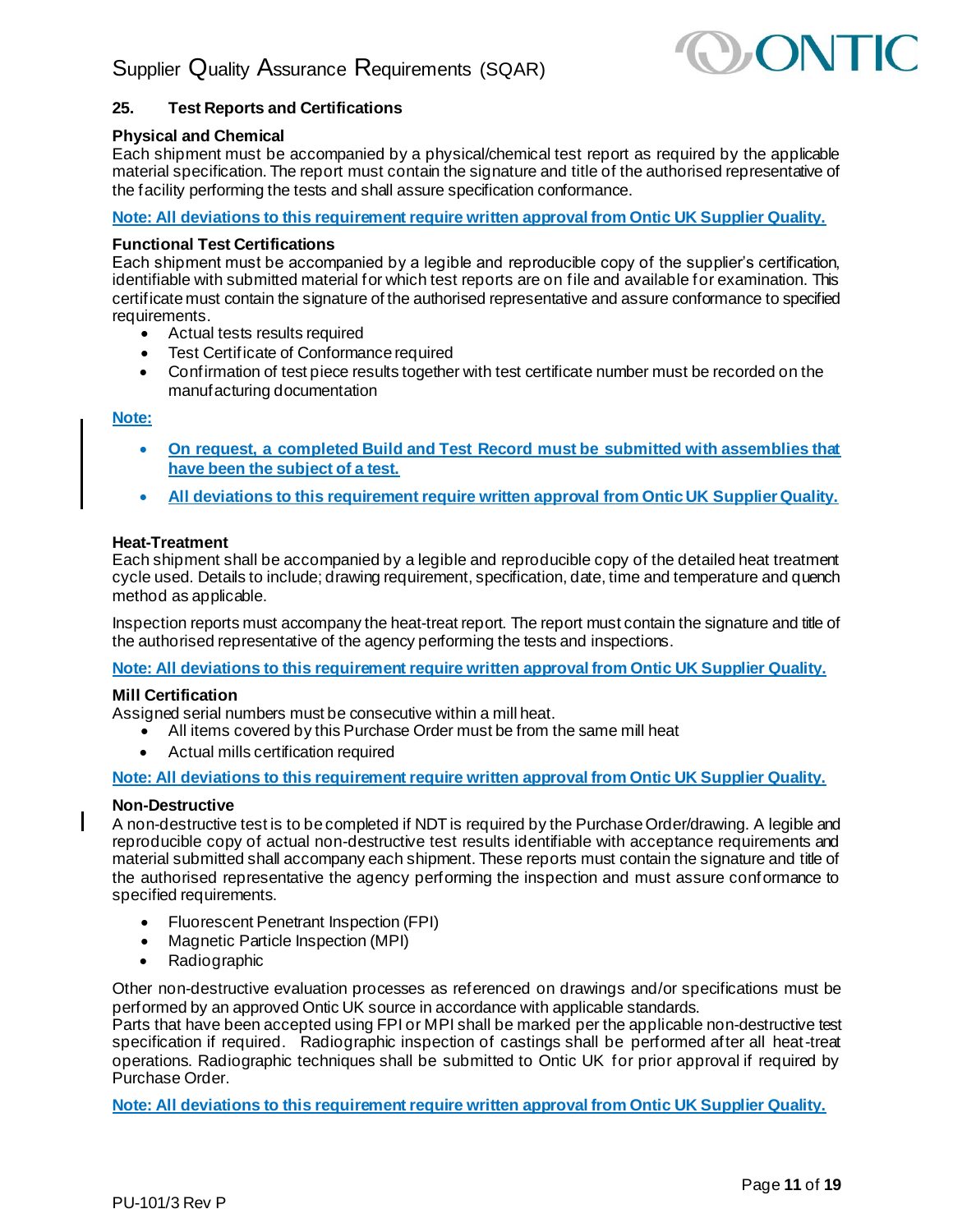

# **Cast Test Bars**

The supplier shall furnish with each shipment:

- Two test bars representative of **each** heat-treat lot, poured from the same melt as the castings supplied
- Test bars shall be permanently identified with the supplier's name or trademark
- Melt
- Heat-treat lot number and alloy type

**Note: All deviations to this requirement require written approval from Ontic UK Supplier Quality.**

#### **Forging Test bars**

The supplier shall furnish with each shipment:

- Two test bars produced from the same heat of material as the forging supplied
- Test bars must have the same percentage of reduction as parts supplied and shall be permanently identified with the supplier's name or trademark
- Material heat number
- Heat-treat lot number and alloy identification

The Supplier shall retain the Forging and Cast test bars identified above for a period of not less than what's stated in the record retention requirement and must be made available to Ontic UK upon request. Test bars stored at the Supplier's facility shall not be destroyed without prior written approval from Ontic UK Supplier Quality.

Forgings must be identified with cast/melt identity either on the part, on attached tags or on the container.

**Note: All deviations to this requirement require written approval from Ontic UK Supplier Quality.**

#### **Synthetic Rubber Component Hardness Reading**

When required by drawing notes and/or Purchase Order requirements, certifications with the noted readings for Durometer or other applicable hardness reading pertaining to rubber/synthetic rubber products shall be provided for each lot of parts submitted to Ontic UK. Each lot shall be identified and packaged separately.

**Note: All deviations to this requirement require written approval from Ontic UK Supplier Quality.**

#### **Raw Material Certification**

Each shipment shall be accompanied with legible and reproducible copies of the material certification as furnished by the raw material supplier or an independent test laboratory.

Material certifications must conform in all respects with the raw material requirements of their applicable specifications. Unless otherwise specified, all certifications shall state the latest revision of the specification that the material is being certified to as a minimum.

#### **Castings**

All Castings must:

- Be identified with cast/melt identity either on the part, on attached tags or on the container
- Checked to ensure no detrimental core movement is evident and that cross jointing is acceptable

Castings must be released as accepted by X-ray to the relevant Ontic specification.

#### **Note: All deviations to this requirement require written approval from Ontic UK Supplier Quality.**

#### **Process Certification**

Each shipment must be accompanied by legible and reproducible copies of a certificate containing the signature, or stamp of an authorised representative for all processes used, such as heat treating, welding, surface preparation and treatment, etc. The certificate shall include the process used, the specification to which it conforms, results of any testing and the name of the sub-tier that performed them if other than the supplier. For serialised parts, serial number must appear on the certificate, otherwise lot/batch details.

<span id="page-11-0"></span>**Note: All deviations to this requirement require written approval from Ontic UK Supplier Quality.**

#### **26. Electrostatic Discharge (ESD)**

ESD sensitive delivered products, including replacement assemblies, shall be physically identified by label or permanent marking. The delivered items shall be packaged for ESD protection and appropriately marked.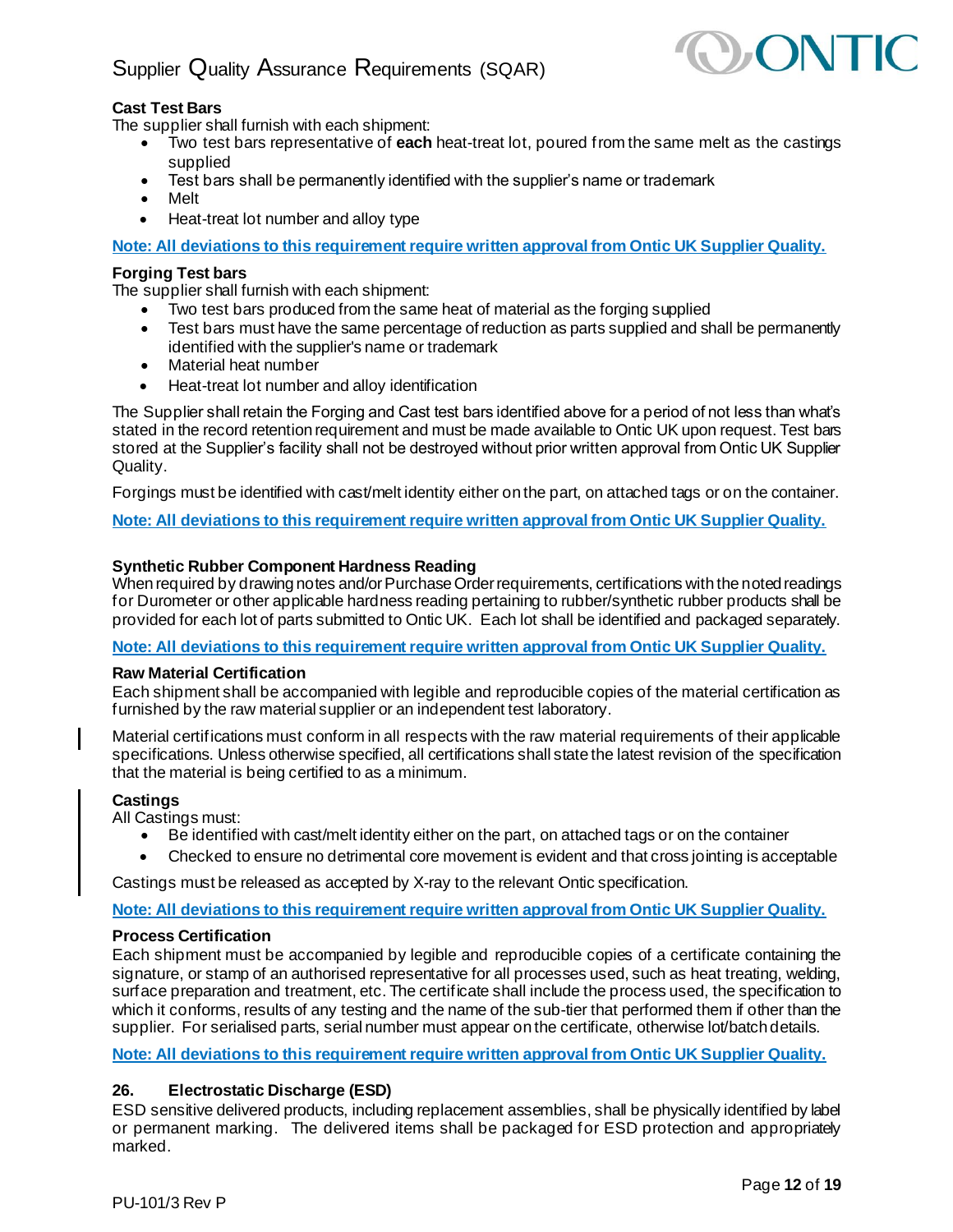

# <span id="page-12-0"></span>**27. Ontic Owned Property**

All manufacturing, test or inspection equipment belonging to Ontic UK must be permanently identified with a unique number. Additionally, a record for condition, calibration and tool life status including the quantity of parts produced from the tool where applicable, must be maintained and updated. Suppliers must provide this list into Ontic UK Supplier Quality annually or upon request. The Supplier shall notify Ontic when any Ontic supplied item is lost, damaged or is otherwise unsuitable for use.

Where materials, parts or tooling are supplied by Ontic, these shall only be used for Ontic orders.

<span id="page-12-1"></span>**Note: All deviations to this requirement require written approval from Ontic UK Supplier Quality.**

### **28. Counterfeit Part Prevention**

For the purpose of this section, work consists of those parts delivered under contract that are the lowest level of separately identifiable items (e.g., articles, components, goods, and assemblies).

"Counterfeit Work" means work that is or contains items misrepresented as having been designed and/or produced under an approved system or other acceptable method. The term also includes approved work that has reached a design life limit or has been damaged beyond possible repair but is altered and misrepresented as acceptable.

- Suppliers must ensure that Counterfeit Work is not delivered to Ontic UK
- Suppliers shall only purchase products to be delivered or incorporated as work to Ontic UK directly from the Original Component Manufacturer (OCM)/Original Equipment Manufacturer (OEM), or through an OCM/OEM authorized distributor chain. Work shall not be acquired from independent distributors or brokers unless approved in advance in writing by Ontic UK Supplier Quality team
- Suppliers shall immediately notify Ontic UK Supplier Quality with the pertinent facts if they become aware or suspect that they have furnished Counterfeit Work. When requested by Ontic UK, the supplier shall provide OCM/OEM documentation that authenticates traceability of the affected items to the applicable OCM/OEM
- Upon discovery or suspicion, Suppliers must ensure that all required containment activities are undertaken to ensure counterfeit parts are not delivered to Ontic UK
- In the event that work delivered under contract constitutes or includes Counterfeit Work, the Supplier shall, at its expense, promptly replace such Counterfeit Work with genuine work conforming to the requirements of the contract
- The Supplier shall be liable for all costs relating to the removal and replacement of Counterfeit Work, including without limitation Ontic UK costs of removing Counterfeit Work, of reinserting replacement work and of any testing necessitated by the reinstallation of work after Counterfeit Work has been exchanged
- The Supplier shall include the requirements of this section or equivalent provisions in lower tier subcontracts for delivery of items that will be included in or furnished as work to Ontic UK

The Supplier shall establish and maintain a Counterfeit Parts Prevention program and process to prevent the delivery of counterfeit parts to Ontic UK. Please see reference industry standard AS-5553 as a guideline.

<span id="page-12-2"></span>**Note: All deviations to this requirement require written approval from Ontic UK Supplier Quality.**

# **29. Supplier Development**

Supplier Development is implemented at the discretion of the Ontic SQM. Supplier Development is the process of working with certain Suppliers on a one-to-one basis to improve performance (and capabilities) for the benefit of Ontic UK and Supplier also. It can take the form of one-off project or an on-going activity that may take some years to come to fruition.

# <span id="page-12-3"></span>**30. Customs Trade Partnership against Terrorism (C-TPAT)**

In support of Boeing's C-TPAT implementation program, these security requirements and guidelines are provided to international shippers to institute effective security practices designed to ensure supply chain security to mitigate the risk of loss, theft and/or contraband smuggling that could be potentially introduce terrorists and implements of terrorism into the global supply chain.

Relevant Boeing product shippers must complete an Ontic UK Security Questionnaire to enable the above implementation program within the global supply chain.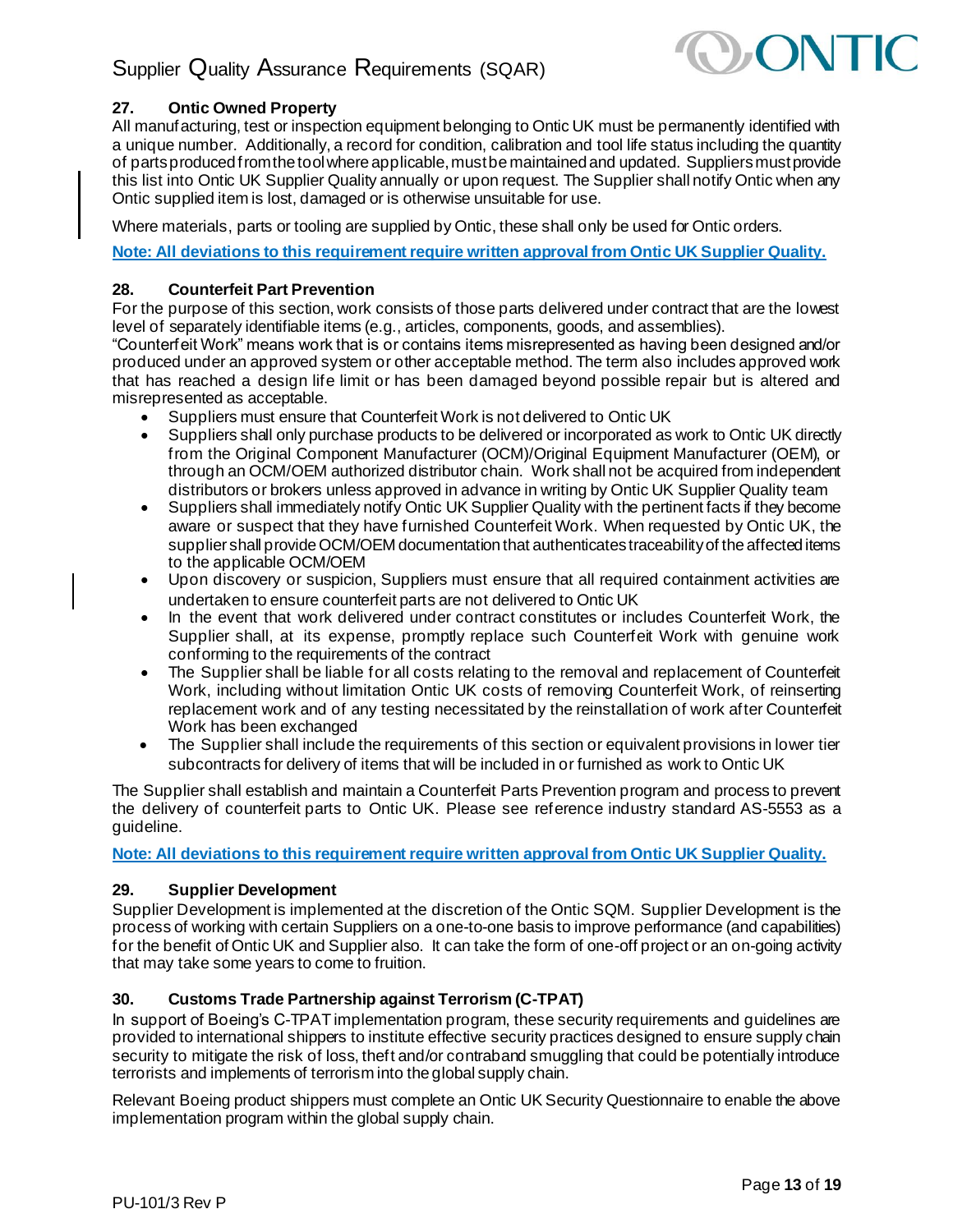

# <span id="page-13-0"></span>**31. Modern Slavery/Ethics**

Ontic UK expect each of our Suppliers, Contractors, and Consultants (collectively, "Suppliers") to conduct business fairly, impartially and in an ethical and proper manner. In addition, Ontic expect each of our Suppliers to adhere to the principles of our Ethical Conduct Policies concerning compliance with all applicable laws, conducting business fairly and ethically, respecting human rights, conserving the environment, and providing high quality, safe products, and services. Suppliers are expected to cascade these principles to their own Suppliers. This may involve the establishment of supply chain management processes that integrate the requirements of this Code of Ethical Conduct.

Ontic UK will assess its Suppliers' compliance with the foregoing commitment to our Ethical Conduct Policies and violations of this Code of Ethical Conduct may jeopardize a Supplier's relationship up to and including termination of the business relationship.

# <span id="page-13-1"></span>**32. Certificate of Conformance**

A legible and reproducible copy of a Certificate of Conformance must accompany each shipment. The certificate shall include the following:

- Supplier Name and Address
- Ontic UK Purchase Order Number, Quantity Shipped, Purchase Order Line number
- Supplier must state Country of Origin
	- Country of Origin (COO) is the **Country of manufacture**, production, or growth where an article or product comes from
	- Ontic UK Part Number
	- Drawing Revision
	- Serial Number (when applicable)
	- Manufacturing Plan Revision (when applicable)
	- Operation Number (when applicable)
	- Signature and title of authorised representative
	- Processes performed, required by drawing, specification or Purchase Order, to include:
	- **Process**
	- **Specification**
	- Process Certification Number and Ontic UK Approved Supplier(s) used for processing (when applicable)
	- Sub-Assembly Part Number(s) with latest revision (when applicable)
	- Sub-Assembly Process, Specification, Certification Number and Ontic UK Approved Supplier used (when applicable)
	- Lot number, if not serialized
	- Indication that products were manufactured from materials on which the seller has records of material conformance

The Certificate of Conformance must contain a statement that all inspection and tests have been performed as required by drawing, specification and/or Purchase Order.

The certificate must list each special process that appears on the drawing such as: heat-treat, nondestructive examination, and plating or coating, etc.

Perishable products controlled by batch number or cure date and products controlled by heat number will have applicable controlling number on the individual certificate.

Blanket statements of conformance are unacceptable, as are statements of belief rather than fact.

#### **Ozone Depleting Chemical**

Definition. "Ozone-depleting substance," as used in this clause, means any substance the Environmental Protection Agency designates in 40 CFR Part 82 as –

- Class I, including, but not limited to, chlorofluorocarbons, halons, carbon tetrachloride, and methyl chloroform; or
- Class II, including, but not limited to hydrochlorofluorocarbons.

Seller shall label products which contain or are manufactured with ozone-depleting substances in the manner and to the extent required by 42 U.S.C. 7671j (b), (c), and (d) and 40 CFR Part 82, Subpart E, as applicable: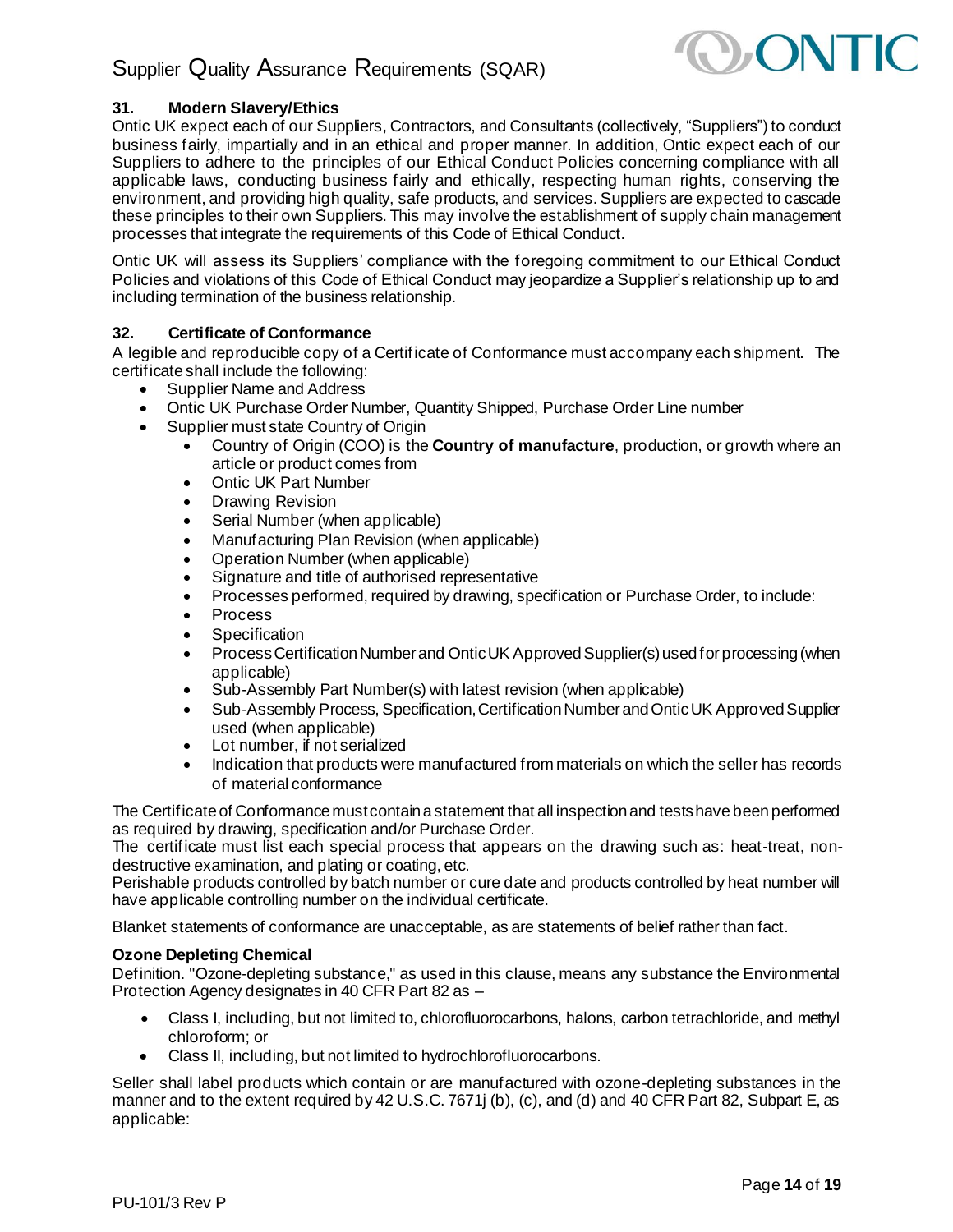

# **Warning**

Contains \* \_\_\_\_\_\_\_, a substance(s) which harm(s) public health and environment by destroying ozone in the upper atmosphere.

### **Warning**

Manufactured with  $*$  \_\_\_\_\_\_, a substance(s) which harm(s) public health and environment by destroying ozone in the upper atmosphere.

\* Seller shall insert the name of the substance(s).

**Note: For products delivered from Germany covering the Rail product additional acceptance criteria is acceptable.**

- Certificate of Compliance EN 10204-2.2
- Inspection Certificate EN 10204-3.1

### <span id="page-14-0"></span>**33. SQAR Deviation**

Deviations from the SQAR are to be on a Company letterhead, along with the requested deviation information and submitted to Ontic UK Supplier Quality for review and approval.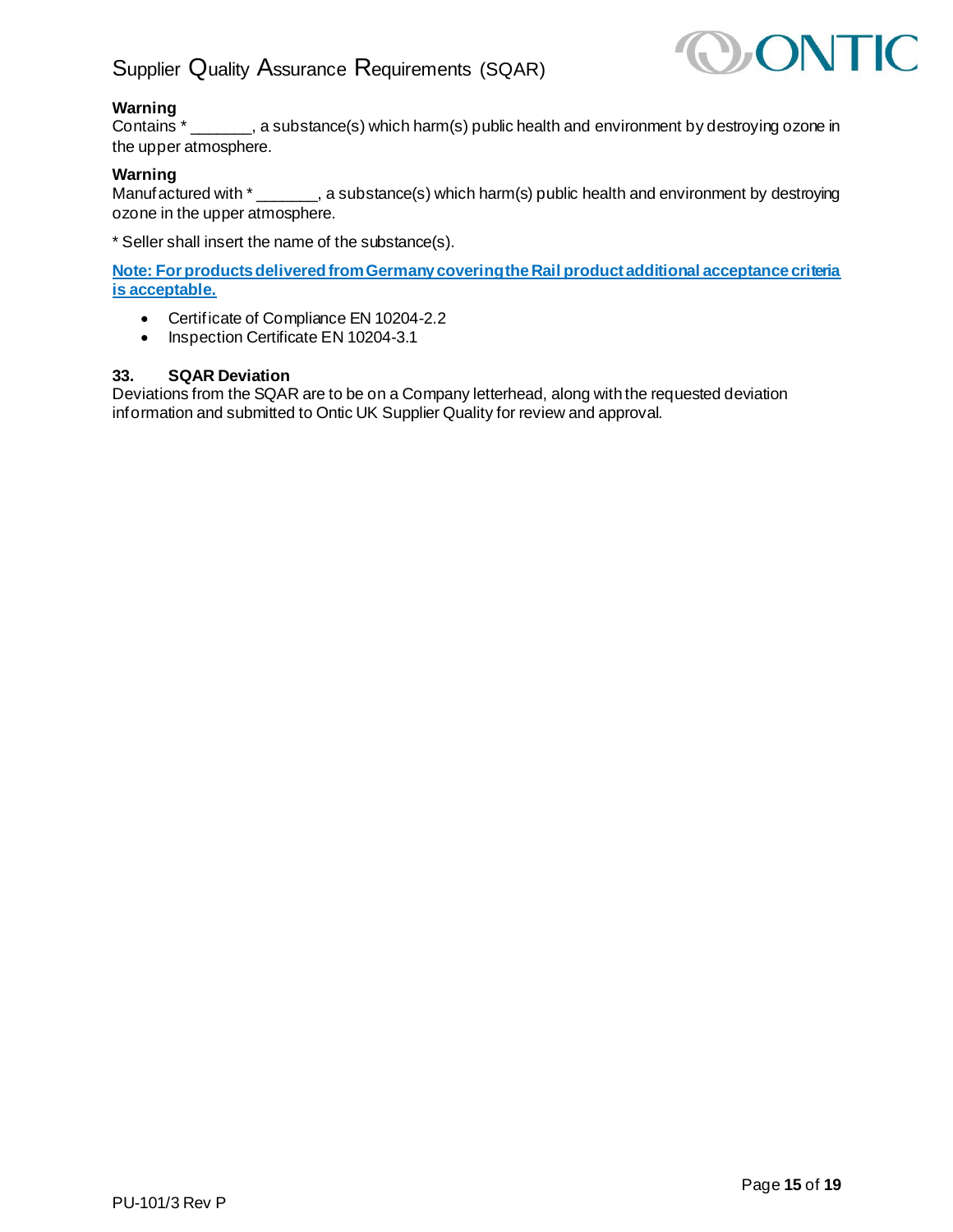

# <span id="page-15-0"></span>**34. Compliance to Ontic SQAR**

The following checklist must be completed by the supplier, then signed & returned to Ontic Supplier Quality. If a supplier cannot meet these requirements, they must follow Section 33 of this document.

**Note: Failure to complete and return Section 34, to Ontic UK's Supplier Quality department within 7 working days, shall be taken as a statement of full compliance to Ontic UK's Quality requirements.**

| Section         | <b>SQAR Clauses</b>                                                | Working<br>Procedure<br>Instructions | Compliant<br>Yes/No | <b>Notes</b> |
|-----------------|--------------------------------------------------------------------|--------------------------------------|---------------------|--------------|
| $\mathbf{1}$    | <b>Contact Details</b>                                             | N/A                                  | N/A                 | N/A          |
| $\overline{2}$  | <b>Quality Certifications</b>                                      |                                      |                     |              |
| $\sqrt{3}$      | <b>Business Contingency Plan</b>                                   |                                      |                     |              |
| 4               | <b>Right of Facility Access</b>                                    |                                      |                     |              |
| $\overline{5}$  | Source Inspection                                                  |                                      |                     |              |
| $\overline{6}$  | Design Data                                                        |                                      |                     |              |
| $\overline{7}$  | Customer Notification of Management or Business Change             |                                      |                     |              |
| $\overline{8}$  | Contract Review (RFQ)/Purchase Order Review                        |                                      |                     |              |
| $\overline{9}$  | Flow down of Requirements                                          |                                      |                     |              |
| 10              | First Articles Inspection (FAI)                                    |                                      |                     |              |
| 11              | <b>Record Retention</b>                                            |                                      |                     |              |
| 12              | Reportable Substances                                              |                                      |                     |              |
| $\overline{13}$ | Identification, Traceability & Acceptable Authority Media (AAM)    |                                      |                     |              |
| $\overline{14}$ | Handling, Packaging and Preservation                               |                                      |                     |              |
| $\overline{15}$ | Supplier Inspection                                                |                                      |                     |              |
| 16              | Non-Conformance                                                    |                                      |                     |              |
| $\overline{17}$ | Critical Safety Item, Safety Critical and Grade A/Class 1          |                                      |                     |              |
|                 | Parts/RIS-2750-RST                                                 |                                      |                     |              |
| 18              | QASOR/QCA                                                          |                                      |                     |              |
| $\overline{19}$ | Foreign Object Damage (FOD)/Foreign Object Debris (FOd)<br>Control |                                      |                     |              |
| 20              | <b>Welding/Brazing Requirements</b>                                |                                      |                     |              |
| $\overline{21}$ | EDM, CEDM & WEDM Parts/Processes                                   |                                      |                     |              |
| $\overline{22}$ | <b>Component Solderability</b>                                     |                                      |                     |              |
| 23              | <b>COTs Assembles</b>                                              |                                      |                     |              |
| 24              | Shelf-Life Control                                                 |                                      |                     |              |
| $\overline{25}$ | <b>Test Reports and Certifications</b>                             |                                      |                     |              |
| $\overline{26}$ | Electrostatic Discharge (ESD)                                      |                                      |                     |              |
| $\overline{27}$ | <b>Ontic Owned Property</b>                                        |                                      |                     |              |
| 28              | <b>Counterfeit Part Prevention</b>                                 |                                      |                     |              |
| 29              | <b>Supplier Development</b>                                        |                                      |                     |              |
| 30              | Customs Trade Partnership against Terrorism (C-TPAT)               |                                      |                     |              |
| $\overline{31}$ | <b>Modern Slavery/Ethics</b>                                       |                                      |                     |              |
| $\overline{32}$ | Certificate of Conformance                                         |                                      |                     |              |
| 33              | <b>SQAR Deviation</b>                                              |                                      |                     |              |
| $\overline{34}$ | <b>Compliance to Ontic SQAR</b>                                    | N/A                                  | N/A                 | N/A          |
| $\overline{35}$ | Appendix 1                                                         |                                      |                     |              |

I confirm on behalf of \_\_\_\_\_\_\_\_\_\_\_\_\_\_\_\_\_\_that all elements of the above checklist are correct.

Signature \_\_\_\_\_\_\_\_\_\_\_\_\_\_\_\_\_\_\_\_\_\_\_\_\_ Position: \_\_\_\_\_\_\_\_\_\_\_\_\_\_\_\_ Date: \_\_\_\_\_\_\_\_\_\_\_\_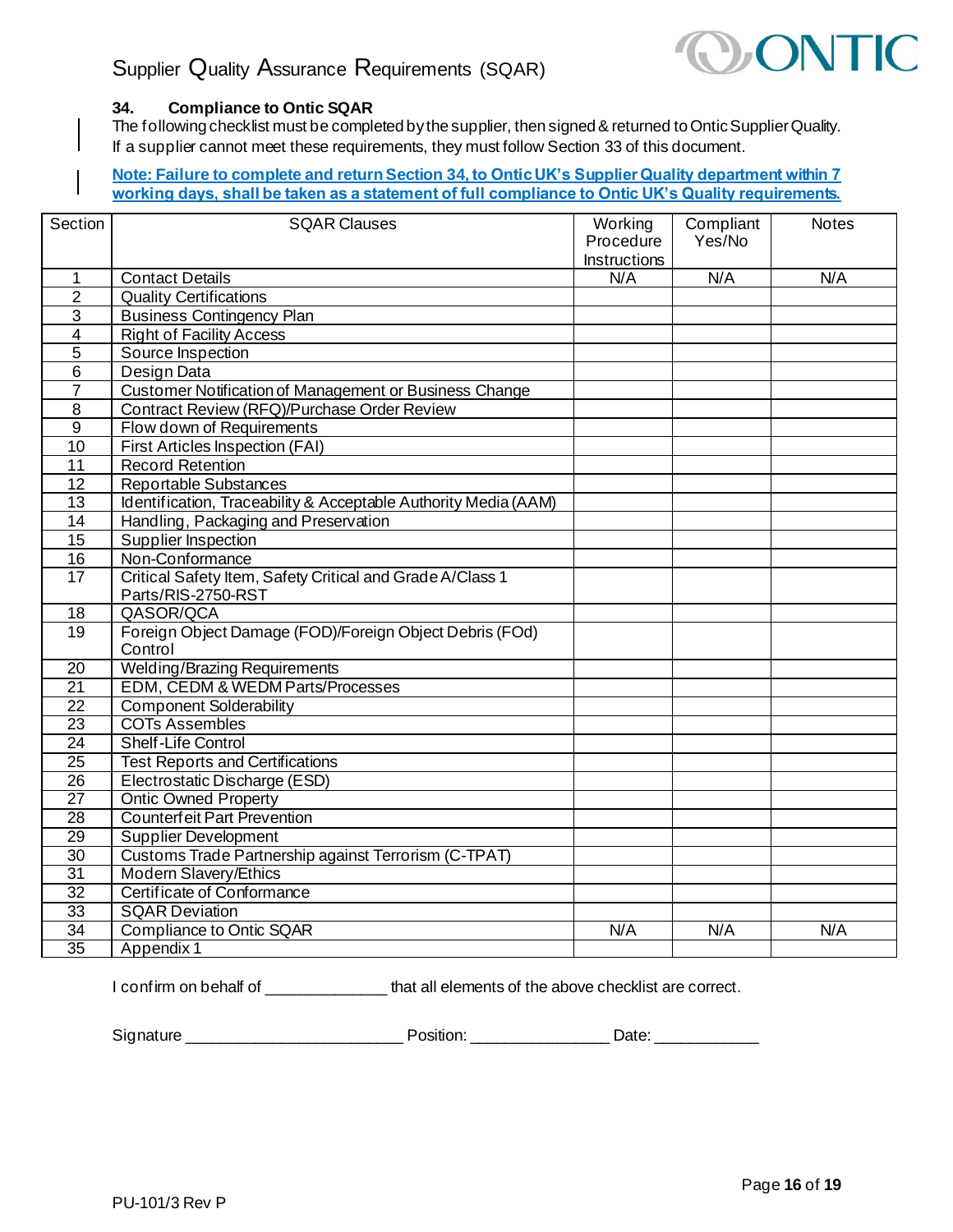

# <span id="page-16-0"></span>**35. Appendix 1**

**For every delivery the Supplier and its sub-tier(s) that perform work on a Grade A/Class 1/CSI or SC parts shall comply with every applicable section listed below:**

| Requirements                                                                                                                                                                                                                                                                                                                                                                                                                      |                                 | CSI/SC                  |
|-----------------------------------------------------------------------------------------------------------------------------------------------------------------------------------------------------------------------------------------------------------------------------------------------------------------------------------------------------------------------------------------------------------------------------------|---------------------------------|-------------------------|
| Minimum 1500 Lux and clean, with all the necessary equipment required, Lux<br>readings must be recorded.                                                                                                                                                                                                                                                                                                                          |                                 | $\overline{\mathsf{X}}$ |
| Records shall be retained for a period NOT LESS THAN TWENTY-FIVE (25)<br>YEARS.                                                                                                                                                                                                                                                                                                                                                   | X                               | X                       |
| For escapes that affect "Safety of Flight" the Suppliers shall submit all available<br>information IMMEDIATELY.                                                                                                                                                                                                                                                                                                                   |                                 | X                       |
| Critical Characteristics shall be inspected 100% and documented for every<br>part.                                                                                                                                                                                                                                                                                                                                                | $\overline{\mathsf{x}}$         | $\overline{\mathsf{x}}$ |
| The supplier and its sub-tier(s) shall provide, with each shipment<br>Inspection Records, which include the Supplier's Name, Ontic UK<br>Purchase Order Number, Part Number, Part Revision, Lot Number,<br>Serial Numbers (if applicable), Lot Size, and Inspection Sample Size<br>for the part or assembly<br>The inspection records shall list all Critical Characteristics/Dimensions<br>$\bullet$<br>included on each drawing | $\overline{\mathsf{x}}$         | $\overline{\mathsf{x}}$ |
| Acceptance on inspection records shall be denoted by inspection stamps.                                                                                                                                                                                                                                                                                                                                                           | $\frac{\mathsf{X}}{\mathsf{X}}$ | <u>Х</u>                |
| Non-Destructive Testing<br>Any non-destructive Testing conducted on the part(s) or assembly of<br>parts shall be provided to Ontic UK<br>A summary of results for the evaluation shall be provided to Ontic UK<br>Approval certificate of the person conducting the evaluation shall be<br>$\bullet$<br>provided to Ontic UK                                                                                                      |                                 | $\overline{\mathsf{x}}$ |
| Any deviation from design data shall be clearly accounted for on the release<br>paperwork, this shall include an Ontic UK SNAR number (section 15), and<br>Design Authority reference number). Any product delivered without both<br>reference numbers shall be rejected.                                                                                                                                                         | X                               | X                       |
| 100% inspection followed by a duplicate inspection operation at the point(s)<br>during or after the manufacture process.                                                                                                                                                                                                                                                                                                          | $\overline{\mathsf{x}}$         |                         |
| Materials used on the applications shall be purchased only from approved<br>Suppliers who can supply full traceability to the mill of origin, along with<br>chemical/mechanical certificate with each batch.                                                                                                                                                                                                                      | X                               | X                       |
| Parts shall be adequately and individually packed to prevent handling, damage<br>during transit and the packaging clearly identified as containing Grade A or<br>Class 1 or CSI or SC                                                                                                                                                                                                                                             | $\overline{\mathsf{x}}$         | $\overline{\mathsf{x}}$ |
| The certificate of conformity shall be accompanied by, where applicable:<br>Test and Inspection results; each individual sheet of which shall be<br>clearly annotated 'Grade A' part in RED ink using a rubber stamp                                                                                                                                                                                                              | X                               |                         |
| All critical items shall be identified via serial number and part number as well<br>as by the traveler which should be stamped "Grade A/Critical Component".<br>This information shall be permanently and legibly transferred to the physical<br>part.                                                                                                                                                                            | $\overline{\mathsf{x}}$         | X                       |
| If any life limits are associated with the part, it shall be indicated on the<br>associated release paperwork.                                                                                                                                                                                                                                                                                                                    | X                               | X                       |
| Suppliers/Sub-Tier Purchase Orders for each Critical Part shall explicitly<br>indicate, that the part is a Critical part and that the relevant sections of the<br>SQAR shall be adhered to. Which includes: -<br>A detailed FAIR AS9102<br>Correct materials with material certificates and special processing<br>instructions are referenced<br>Serialisation of each part (if required by drawing)<br>٠                         | $\overline{\mathsf{X}}$         | $\overline{\mathsf{x}}$ |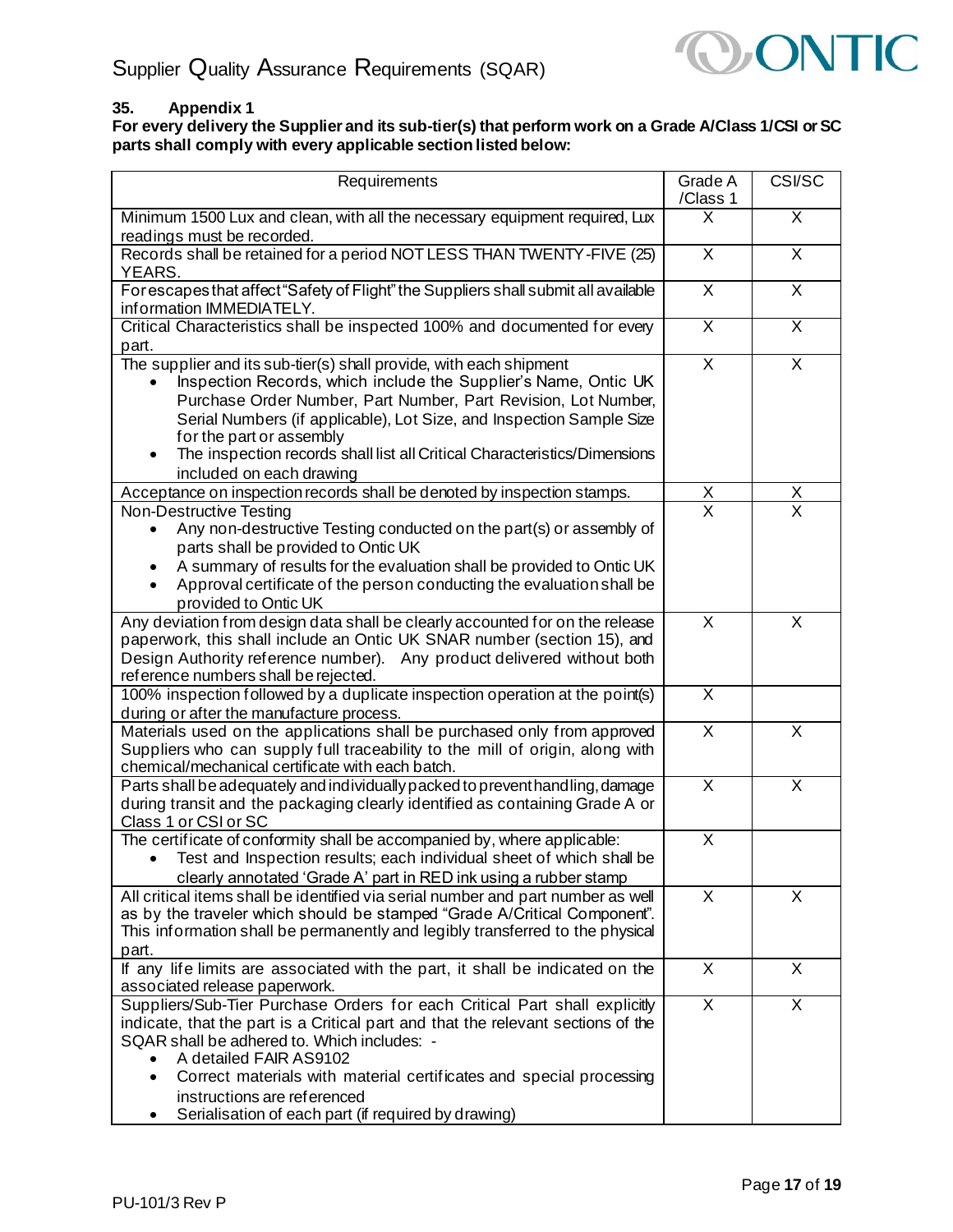

| Each batch of a component are to be manufactured in isolation using<br>only material that is traceable to a single batch of raw material that has                |                         |                         |
|------------------------------------------------------------------------------------------------------------------------------------------------------------------|-------------------------|-------------------------|
| an accompanying mill certificate<br>NDT Testing is to be completed by a certified Level 3 Technician                                                             |                         |                         |
| NDT test certificates and a copy of any x rays etc. are to accompany<br>$\bullet$<br>each batch of components                                                    |                         |                         |
| Other than the NDT testing/Special processes, the manufacturing of a<br>$\bullet$                                                                                |                         |                         |
| component shall not be further subcontracted<br>Each item is individually packaged as a single batch i.e. different<br>$\bullet$                                 |                         |                         |
| manufacturing batches are not under any circumstances to be mixed<br>The Suppliers C of C should be annotated "Grade A/Critical Part"                            |                         |                         |
| The Physical item shall be completely free from any form of mechanical<br>damage (scratches/nicks/dings etc.). Any damage shall be cause for rejection.          | $\mathsf{X}$            | X                       |
| Any non-conformance will result in the whole batch being immediately                                                                                             | $\overline{\mathsf{x}}$ | $\overline{\mathsf{X}}$ |
| quarantined and notification sent to Ontic.<br>The Supplier shall ensure that critical parts are kept segregated from non-                                       | X                       | X                       |
| critical parts and that their batch integrity is always maintained.<br>When planning the manufacture of Critical Parts, the Supplier shall ensure that           | $\overline{\mathsf{x}}$ | X                       |
| there can only one batch for each critical part in the production area at any one                                                                                |                         |                         |
| time. If the Critical Part is made up from several sub-assemblies, these shall<br>be planned and kitted individually and only one sub-assembly batch scheduled   |                         |                         |
| for any one time.<br>All work shall be conducted in a segregated work area with defined areas for                                                                | $\mathsf{X}$            | X                       |
| spare parts and equipment. The segregated work can be a temporary                                                                                                |                         |                         |
| enclosure but away from passing personnel traffici.e. not next to a high-volume                                                                                  |                         |                         |
| corridor. Such areas need to meet any product environmental requirements<br>and ensure they are well lit as well as being both clean and free from FOD.          |                         |                         |
| Only operators and supervisors who are permitted to enter the segregated area                                                                                    | $\overline{\mathsf{x}}$ | $\overline{\mathsf{x}}$ |
| can do so. There will be a list of authorised personnel posted on the entrance                                                                                   |                         |                         |
| of the segregated area. The segregated area shall be cordoned off from the<br>main workshop. Due to the sporadic nature of Critical Part build requirements,     |                         |                         |
| this cordon can be temporary in nature but must consist of a physical barrier.                                                                                   |                         |                         |
| Upon receiving the Critical Part Works Order, the operator shall: -                                                                                              | $\overline{X}$          | X                       |
| Access the latest revision of the design data<br>۰<br>Retrieve the Unit/Sub-Assembly from the segregated Critical Part                                           |                         |                         |
| storage location e.g. cage                                                                                                                                       |                         |                         |
| Marry job to paperwork within designated Grade A area                                                                                                            |                         |                         |
| Check Procedures, revisions and drawings                                                                                                                         |                         |                         |
| Ensure only one unit at a time on the bench being worked on<br>Unit to be boxed/protected when not being worked on<br>$\bullet$                                  |                         |                         |
| Stamp paperwork GRADE A/CRITICAL PART if not already done                                                                                                        |                         |                         |
| Follow the Works Order traveler operations as specified with no                                                                                                  |                         |                         |
| deviations. A typical traveler will contain the following;                                                                                                       |                         |                         |
| Issue materials from bonded storage area (Stamped by stores                                                                                                      |                         |                         |
| personnel)<br>Preliminary Inspection                                                                                                                             |                         |                         |
| Detailed description of operations performed                                                                                                                     |                         |                         |
| Sub-contract operations                                                                                                                                          |                         |                         |
| Independent Inspection                                                                                                                                           |                         |                         |
| Test paperwork will also include any stage/dual inspections required<br>The member of staff raising release documentation must undertake full                    | $\overline{\mathsf{x}}$ | X                       |
| inspection of outgoing Critical Parts and inspect on the whole batch. The                                                                                        |                         |                         |
| records of both inspectors shall be analysed to ensure that the part meets the                                                                                   |                         |                         |
| required critical parameters. The analysis will include if applicable (not a<br>definitive list) test results, tightening torque values, locking methods, grease |                         |                         |
| used, independent inspection results for any sub-assemblies used and any                                                                                         |                         |                         |
| other independent inspection requirement covered by the approved                                                                                                 |                         |                         |
| maintenance data.                                                                                                                                                |                         |                         |